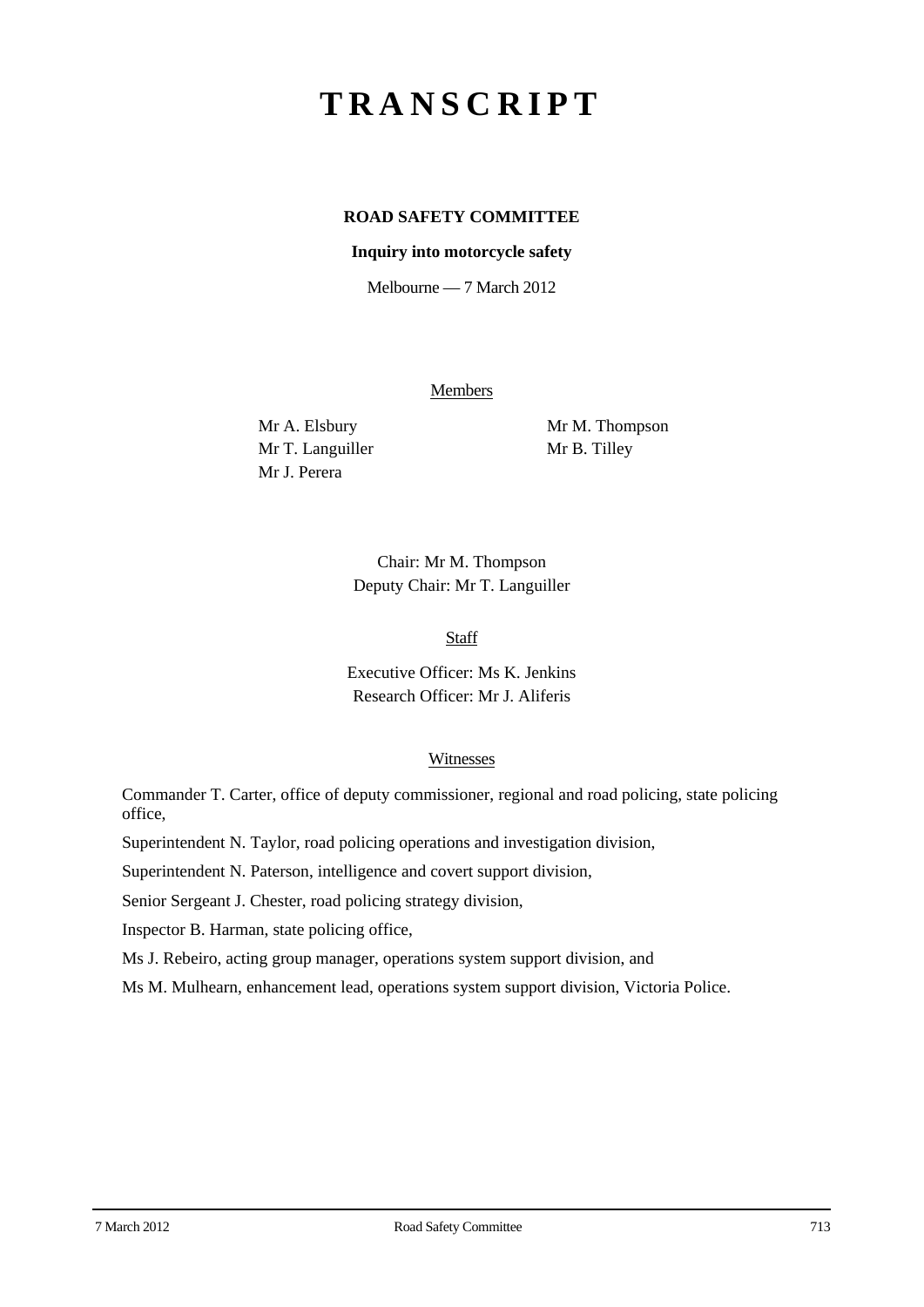**The CHAIR** — Good afternoon and welcome to the public hearings for the Road Safety Committee's inquiry into motorcycle safety. As you may be aware, we have received some 74 written submissions since the release of the terms of reference. The purpose of the hearings is to obtain further evidence from selected witnesses covering the terms of reference. Hansard will be recording today's proceedings and a proof version transcript will be provided to you so that any typographical errors can be corrected.

I would ask observers to respect the rights of witnesses and the responsibilities of the committee by keeping noise and movement to a minimum and if those with mobile phones could switch them to appropriate mode. Thank you for attending the hearings this afternoon. Anything you say will be recorded by Hansard and has the benefit of parliamentary privilege. Should there be anything you would like to say off the record that does not end up on the committee's website, we are happy to take in camera evidence as well, unlikely as it may be in the current context. To open the bowling I might get Mr Tilley to start with the first question.

**Mr TILLEY** — Good afternoon, ladies and gentlemen. This question is specifically in relation to data as it relates directly to road trauma, crash statistics and those matters.

**Cmdr CARTER** — Before we start, Mr Tilley, can I just introduce the people that I have here because it will then assist in shaping the sorts of questions you might have if you understand the areas that they represent. I am representing the deputy commissioner, Kieran Walshe. I am in charge of the deputy commissioner's state policing office, which covers a range of functions and across the board portfolios of each of the deputy commissioners. To my right is Superintendent Neville Taylor. Neville is the commander of the road policing operations and investigations division. To his right is Superintendent Neil Paterson. He is the commander of our state intelligence division and responsible for the management of intelligence across Victoria Police in that division. To his right is Ms Jen Rebeiro, one of our acting managers in terms of data. To her right is Inspector Brett Harman. Brett is one of my inspectors at the state policing office. He is responsible for the planning, organising and delivering statewide operations, and included in those are road policing operations.

As members of the audience we have Inspector Ryan Irwin, manager of our road policing intelligence unit, and Acting Superintendent Stuart McGregor, who is the acting manager of the road policing strategy division. So we have a range of managers. We also have Senior Sergeant Jamie Chester sitting at the back there; I am sure Jamie is known to you. That provides a range of people with various responsibilities. The reason we brought those people along is that we understand you have a range of questions that you would like to ask us, and rather than one person, being me, trying to answer all those questions, we thought it would be appropriate that we have the subject matter experts here to answer your questions as fully as possible. I am hopeful that we can meet your requirements.

## **The CHAIR** — Thank you for that background.

**Mr TILLEY** — Thank you; no doubt that is a good move and will be very helpful for this committee. I want to ask a fairly lengthy question about the data and specifically as it relates to crashes, road trauma and those things. This is one we previously prepared and I have been given the opportunity to ask it, so if at any stage you need to stop and discuss a part of it, we can do that and then move on.

This inquiry has been going on for some time and we have heard from many witnesses, including a number of riders and people from departments and other sectors that are specifically involved in using road trauma records and data for reasons specific to their function. That can mean data collected by one agency might not be much use to another because of the way the agency has recorded or used the data or because they did not collect additional data at the time.

Before I go any further, there has been a lot of discussion in relation to TIS and the first instance capture there. My specific question is how interoperable are the datasets of different road regulators? What we really wanted to drill down to is how can we optimise the data collection so that we can collect information that is useful to all the regulators specifically involved in motorcycle safety? Are you able to suggest any alternative to the current approach of having multiple datasets where data cannot really be used across agencies because of the way that it has been collected or because the first agency did not collect information that would have been of use to another agency?

You understand we are speaking specifically about Victoria Police and VicRoads. When they come up with a specific example, they come along 24 hours after the incidence of a fatality and they speak to the investigating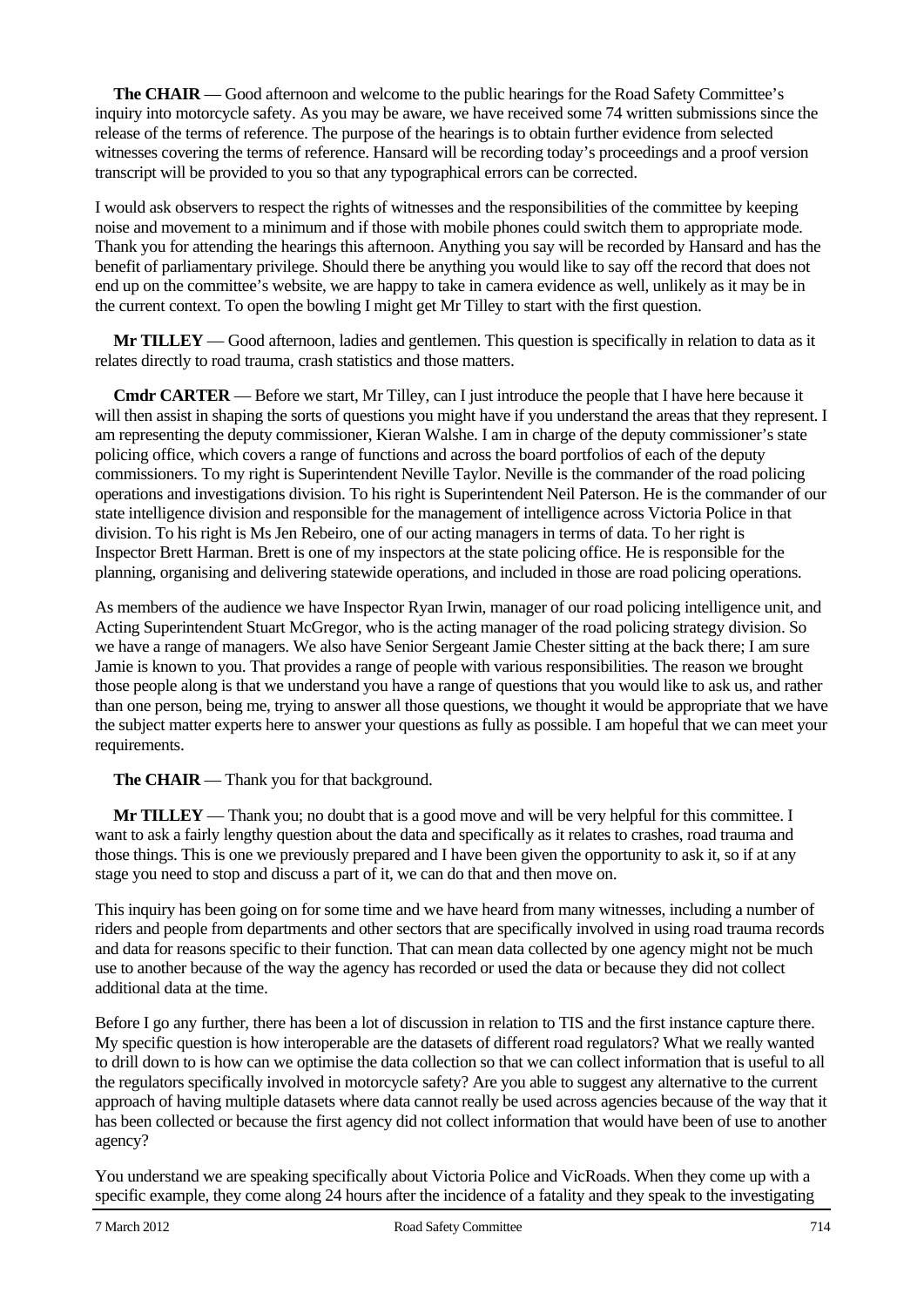official and those sorts of things, but it is how they capture the hospital information. Could we have some commentary and discussion in relation to that?

**Cmdr CARTER** — I think the two people who are best placed to answer those two questions, or those two elements of a question, are Ms Jen Rebeiro and Superintendent Neil Paterson. I think we might start off with Jen perhaps addressing those issues.

**Ms REBEIRO** — In respect of the data that is provided to our partner agencies, TAC and VicRoads, we provide a standard provision set of data — so it is one dataset — and then they will consume it. They will consume it into their application depending on the requirements they have and also depending on the capability of their system. For example, VicRoads may not be able to receive some of the data because of the age of their application. But in short we provision one set of data and they consume it based on their requirements.

**Supt PATERSON** — Mr Tilley, if I might just continue. I think we have already provided you with a list of all of the data that the traffic incident system collects; it is quite a complex dataset that is already collected there. We know that the traffic incident system which captures information around vehicle accidents does not contain all of our information sets. For instance, if we deal with drink drivers who come out of an accident, the traffic incident system may capture the whole accident scenario but it will not record the result of an evidentiary breath test out of a result of that accident; that is stored somewhere else in Victoria Police.

I am going to throw back to Jen in a moment. We have some other systems within Victoria Police, but we also have a project being managed by Jen at the moment called PIPP, which is looking at how best we can integrate some of the other databases that we manage in Victoria Police into one framework so that we can run queries across a simple dataset rather than having disparate datasets across the organisation. Just to make it clear, there is only one dataset, TIS, that captures all accident information.

**Mr TILLEY** — As a supplementary to my question, we were advised this morning that there were some changes to TIS yesterday. Are you able to expand on that and give us some detail?

**Ms REBEIRO** — There are a number of changes that are occurring at the moment through TIS. We are doing some work around data quality and around members opinion data. We are currently expanding that set of information. Currently the set is 'driver error'. We are expanding that to provide a little bit more detail. Did you want the detail around what we are expanding?

**Mr TILLEY** — Just some commentary. It is possibly subjective.

**Ms REBEIRO** — It is subjective as it is the members opinions as to the cause of the accident. That includes things like 'failure to give way', et cetera, as additional data elements that we are including. Some of the other activity that we are undertaking is around data quality, so that is ensuring that the data is validated against our partners and making sure that, for example, this accident and this individual is exactly the same detail that is coming through from TAC or VicRoads.

There is some other work going on around the quality and the logic of information. For example, if a member puts in a vehicle and enters 'motor vehicle', they are asked to give further information like, 'Were seatbelts utilised?'. The prompts currently are, 'Yes, seatbelts were utilised'. If they go back and change that to 'motorbike', currently the information stands that seatbelts were used. We are improving the logic of the system so that now if you change it to 'motorbike' it gets rid of all preceding data and goes through that process again: 'Were there passengers or pillions?', et cetera. That is the sort of improvement that we are making to enhance or enrich the data that we currently have.

**Mr TILLEY** — Some of the commentary this morning — and this is probably a separate issue — was that specifically VicRoads, with some of its mapping and its demands, is not able to record longitude, latitude, altitude and those sorts of things, which you would not ordinarily expect — —

**Ms REBEIRO** — We capture that data.

**Mr TILLEY** — You are capturing that data?

**Ms REBEIRO** — Yes, we capture it now. The MARS 2 project will enable us to go through and get the geo-coordinates; it is just a matter of whether our partner agencies can receive it or whether we provision it.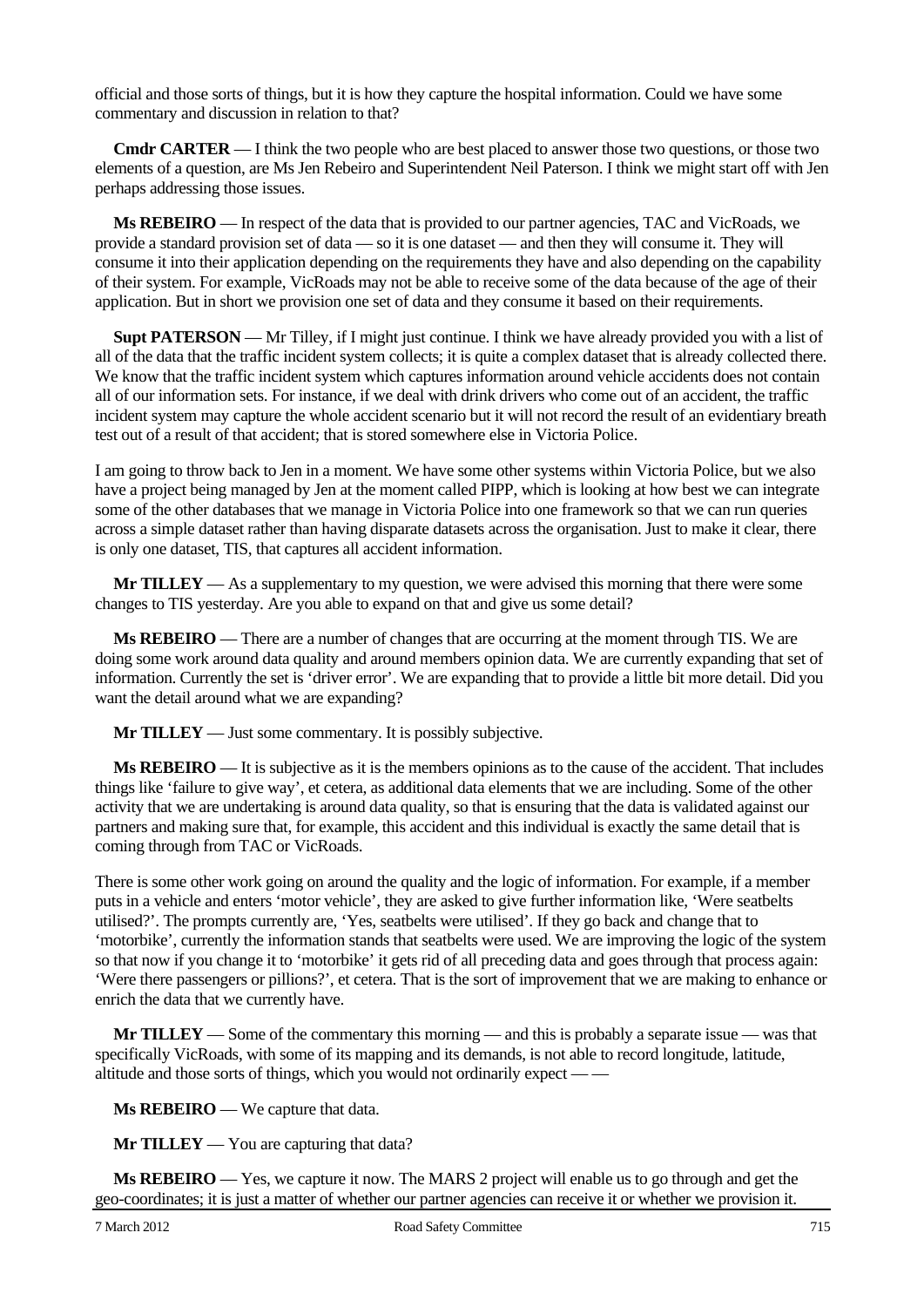**Supt PATERSON** — Jen, you mentioned the qualifiers that go around members opinion. Are you able to just break them down?

**Mr LANGUILLER** — Through the Chair if I may, I am particularly interested in the issue of speed. Can you elaborate on what your data would be on speed?

**Ms REBEIRO** — We have the field 'speed', but we do not provide too much qualifying data around it. So it is just a tick list, speed, and there is no further qualifying data on that.

**Mr LANGUILLER** — What would be the question there for the tick?

**Ms REBEIRO** — In the members opinion, 'What was the cause of the accident?', they are able to select the field 'speed'.

**Mr LANGUILLER** — So, for example, would that translate into a illegal speed or inappropriate speed?

**Ms REBEIRO** — Currently it does not allow us to provide any additional information.

**Mr LANGUILLER** — Are you looking at that?

**Ms REBEIRO** — Not at the moment.

**Supt PATERSON** — I can talk to some of the intelligence around the words 'speed', 'speeding', and 'excessive speed'. Did you have those other categories?

**Ms REBEIRO** — Yes. If it is a driver-related error, currently we capture it as 'driver-related error'. We are looking to expand that dataset to 'careless driving across double lines', 'distraction external', 'distraction in the car', 'failed to obey traffic light', 'failed to obey traffic sign', 'failed to give way', 'intersection lane change not at an intersection or roundabout', 'failed to keep left of centre', 'following too close', 'reversed unsafe', in addition to 'alcohol', 'driver inexperience', 'drugs', 'fatigue', 'medical condition', 'mobile phone' and 'speed'.

**The CHAIR** — How would they assess something like fatigue?

**Ms REBEIRO** — You can choose multiple categories, so you could say there is a 'driver-related error' and then select 'fatigue', and then you could say 'distraction internal' or 'failed to give way'. I will let you talk about how you would apply the analysis.

**Mr PERERA** — Fatigue is not an offence, is it?

**Supt PATERSON** — Fatigue is not an offence. We are talking about it as in the member's subjective opinion as to what the possible cause of an accident is, so it is not an offence per se. It is important to keep in mind that this is preliminary; this is information that is entered into TIS at the time of or shortly after an accident and it is only the member's opinion. After this, if it is a particularly serious accident, we may have other areas of Victoria Police coming in to do some other work: a full assessment — and Superintendent Taylor can talk about this — of whether a vehicle was speeding at the time. It is only subjective information, to give us an opinion by the police member at the time of the causal factors of the accident.

With regard to the terms 'speed' and 'speeding', I think we were given some notice that there was also some talk about 'excessive speed' and 'inappropriate speed'. I can say that from an analytical perspective or from an intelligence perspective when we talk about those elements we generally talk about speed and speeding. 'Speeding' clearly means that a vehicle is travelling in excess of the posted speed limit. 'Speed' can be used to describe where speed was a contributing factor to the outcome, but it may not necessarily include a speed that was in excess of the speed limit. It may be that a road had a 100-kilometre-per-hour limit but at a particular bend in the road, where there was no change in the speed limit, the speed that they were travelling at — let us say 90 — could have still been excessive for that particular bend in the road. So speed being a factor may well not be over the speed limit.

We generally try to steer clear a little bit now of the terms 'excessive speed' and 'inappropriate speed'. However, 'excessive speed' is generally used to describe speed in excess of the speed limit, although some police members use it to describe speed that is grossly in excess of the speed limit. 'Inappropriate speed' again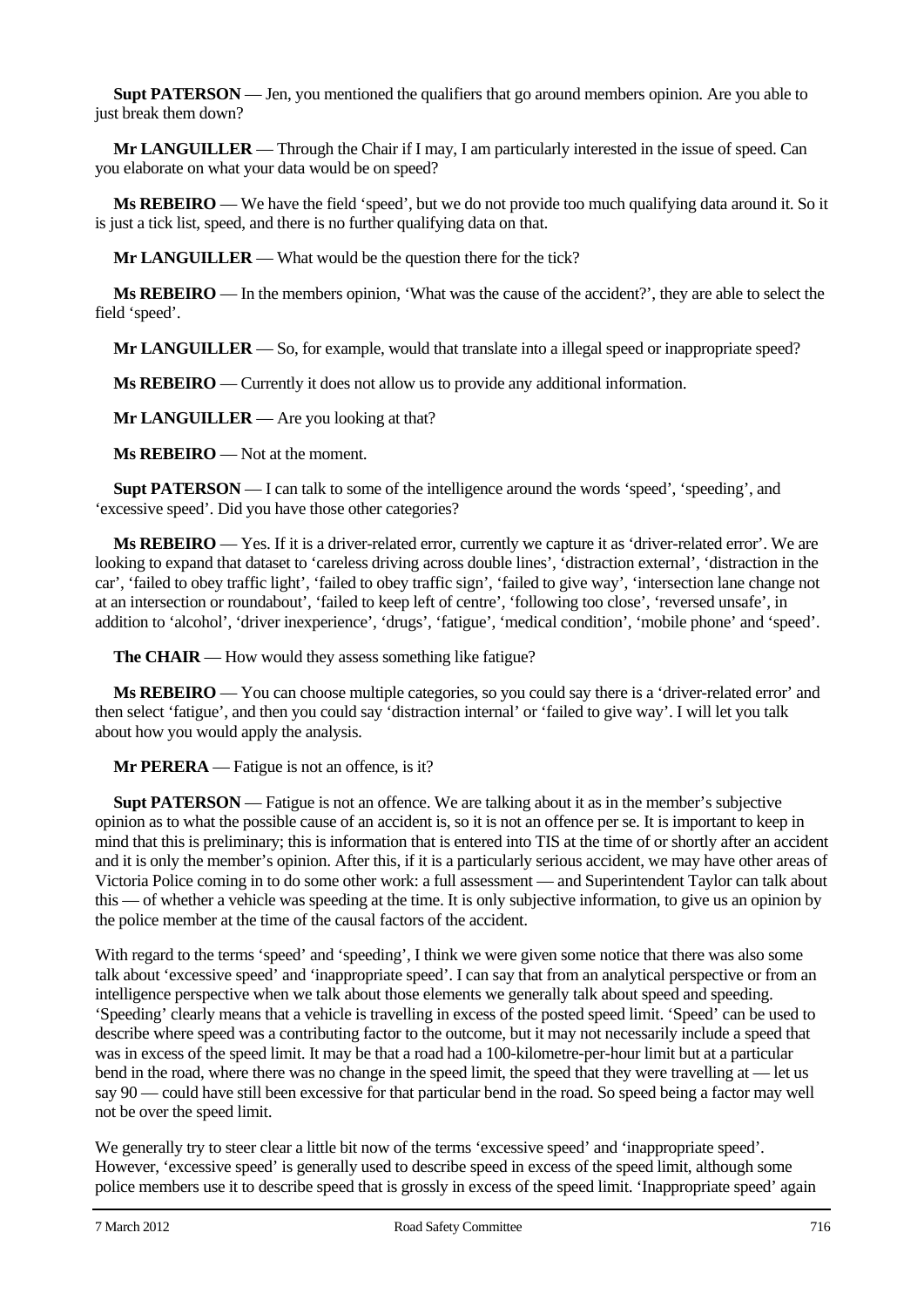is sometimes used to describe speed in excess of the legal speed limit, but generally it is used to describe any speed including a speed under the speed limit where the circumstances dictate that the speed was not suited to the prevailing conditions.

In the dataset that Jen has just spoken about as member's cause, speed is simply a contributing factor; it does not then delineate between speed over the speed limit or speed under speed limit being a causal factor.

**The CHAIR** — If you have only one description of 'speed', how would you determine whether it is inappropriate speed or excessive speed?

**Supt PATERSON** — You would need to look at further information into the dataset. One of the other fields that is captured in relation to motor vehicle accidents is the speed limit for the road that they were travelling on. There will be different information around. We have what we call DCA codes, which might talk about how the accident occurred, where in the road it occurred, so there are a number of factors — —

**The CHAIR** — The acronym DCA — would you mind, just for Hansard's benefit, defining it?

**Insp. HARMAN** — I can answer that. It is definition for classification of accident.

**Supt PATERSON** — That describes a whole number of codes to describe if a vehicle went off the road to the left or off the road to the right or collided at a T-intersection — those sorts of classifications. Between the classification, the road location and the speed limit for that road and the member's opinion of cause, generally you can get a picture out of that as to whether it is speed in excess of the speed limit or speed was a causal factor but it may not have been in excess of the speed limit. Keep in mind that this is all after the picture, after an accident has occurred. There may well be some witnesses to an accident who may have informed the police member's position that he or she was coming to determine to put in the accident report.

**Mr LANGUILLER** — How confident are you that officers on the ground actually understand the significant subtleties? We are cognisant of how much work there is for police officers, and so on, and certainly they turn up after the event, but is there uniformity of training?

**Cmdr CARTER** — Superintendent Taylor could address that from a training and education perspective, because it is a really pertinent point.

**Supt TAYLOR** — It is an area we have really focused on in the last two years to start up what we have called our road police and capability project. The end result, in simple terms, has been the establishment of a school of road policing in our whole education program. In regard to addressing that, as you have quite correctly looked at, you have a general duties police officer who is first in attendance. A lot of the data that we are talking about here is about that first impression of or first take on a crash scene and perhaps some input of witnesses. Their experience could be quite varied and that leads to the questions around 'Is fatigue an offence?', because in the ongoing investigation it depends on the severity of the accident. We could end up with our highest qualified major crash investigators and crash scene reconstructionists then come and spend considerable time rebuilding that scenario and actually putting together a very reliable picture of exactly what were the factors.

This is the information that then gets captured from an intelligence perspective in a final report for the coroner or a brief of evidence that might go before the courts where some of those factors could then be significantly different around perhaps a reconstructed speed. They can get it within certain kilometres an hour — that immediately prior to and at the point of impact a vehicle was travelling at X kilometres an hour. So there is a significant difference in that.

In answer to your question about fatigue, whilst fatigue is not an offence per se, resulting from that very high level of investigation we could at times see offences such as careless driving, dangerous driving or reckless driving come out of that situation being the fatigue matter. We have seen that at times.

In relation to the standard of that first attending officer, where we are at the moment across the whole of the general duties policing is through the training that has been developed. If we look at the high-level training, we have 39 members in our major crash investigation who are trained in primary collision scene analysis, then major crash scene analysis, and then they go through our full detective training school, and as of 2010 they are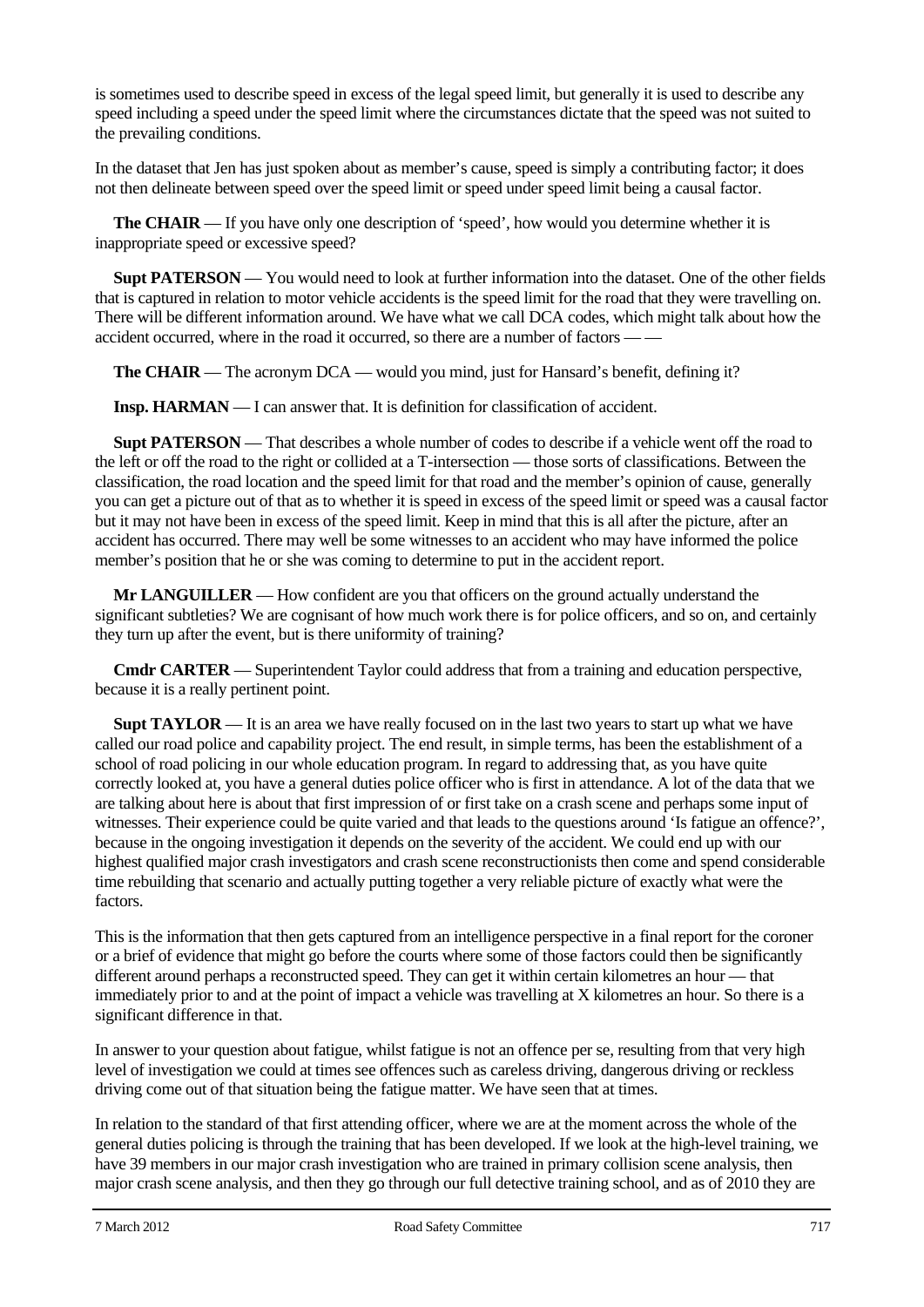qualified detectives and investigators. Seven of those are dedicated crash scene reconstructionists and mechanical investigation specialists. They have various degrees around engineering and science that support them in doing that role. That is our high-end capability.

To go back to the starting end now, in our recruit training operational members now undergo 33 weeks of foundation training, which is interspersed with periods of consolidated training at designated training workplaces across the state. Two weeks of that foundation training now is dedicated to just road policing. That is around week 20 of that training. So they go into that now with already some consolidated training around police craft and investigation skills, and some exposure to and experience around attending crash scenes. We can guarantee that in 20 weeks police have certainly had the need to attend several crash scenes — vehicles, motorcycles and pedestrians.

That component is very much legislation focused. There is a review under way at the moment, even though that has been in place now for a little under 12 months. The review is about incorporating a bigger focus on hoon driving and collision investigation. This is styled very much at that element of the first police officer at a crash scene is making those opinions and subjective views around the elements that Neil and Jen have just been talking about. That is embedded into the recruit level training now.

Recruits come back to the academy after two years, into what is now called a take-charge retention training. That is their final bit of consolidation. That two-week program has one full day that is now dedicated to collision investigation. Again it is about investigation responsibility of the first attending officer at a crash scene. The aim is to maintain those skills that they have been picking up in that two years on those decisions and interpretations around the DCA codes and speed and the other things you have been talking about here. Then we go into what we call the school of road policing advanced training, or the road policing investigators course, and this is a new element now that has come out of our capability project. This is based on whole-of-road trauma, but it has certain elements that are dedicated to motorcycle crash scene attendance. This is three weeks of advanced training, completely around investigations of crash scenes. It is open to all general duties officers, all our state highway patrol officers, of which there are 180, and all our regional highway patrol officers who work at the highway patrol units in the regions throughout Victoria. It is mandatory that as part of their positions they complete this program within 12 months, either at the time of appointment or within 12 months of being appointed.

There are 11 courses a year. Generally about 15 highway patrol officers participate in these courses, with the rest being general duties officers. The first week is legislation and reading and interpreting intelligence. The second week is the actual collision scene investigation. It focuses on crime scene inspection, styled around motor vehicle, motorbike and pedestrian crash scenes and around gathering evidence. How it works in the field is that in the first-on-the-scene initial action stuff, what they are aiming to do is scene assessment interpretations and gathering evidence that is later processed forensically by the major collision investigation group reconstructionists and mechanical investigators. The third week is then focused around heavy vehicles and roadworthiness.

That is where the organisation is at the moment. That has developed in the last two years as part of the road policing capability project to enhance skills. Primarily it is around the first-on-the-scene general duties officer, or highway patrol officer, to try and get some better consistency and expertise around what is not only going into an investigation that might result in a coronial or court matter but also what feeds into the datasets.

**Mr TILLEY** — You have certainly come a long way from years gone by.

**Supt TAYLOR** — It really has come a long way.

**Mr TILLEY** — I suppose in that sense we know the circumstances that every licensed driver in Victoria must report a crash which involves injury, offence or damage. There are probably about 30 per cent of crashes that go unreported. I suppose part of the training side of it is about those that are taken over the counter rather than specifically picking up on the data and getting that balanced, because a significant amount of crashes either go unreported or police do not have that ability or capacity to investigate them as well as we are trying to achieve now.

**Supt TAYLOR** — I think you have already been getting some information that that is a particular issue we recognise with motorcycle trauma and off-road motorcycle trauma — —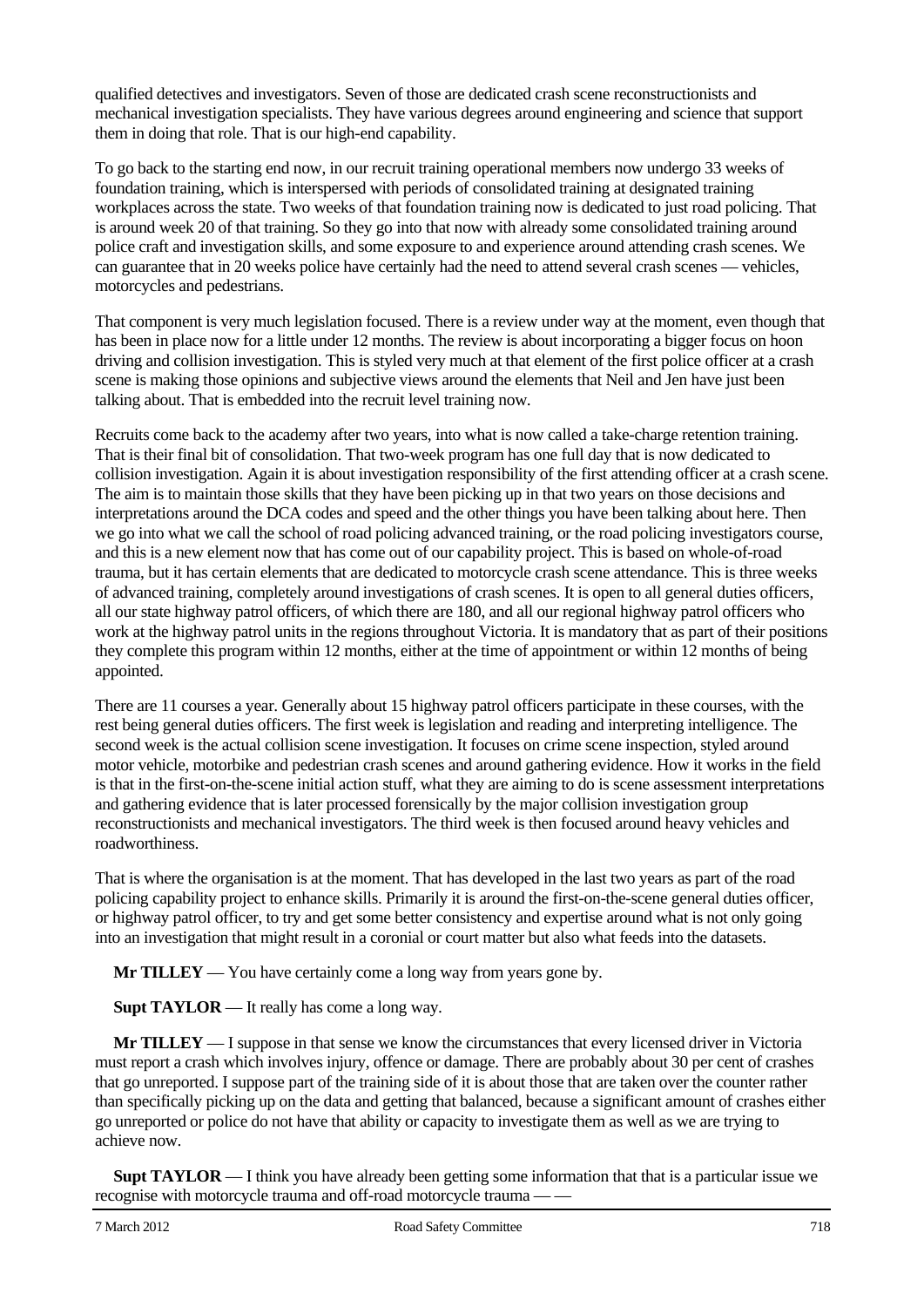**Mr TILLEY** — That is where we are going.

**Supt TAYLOR** — And the reasons for the non-reporting of that.

**Cmdr CARTER** — It is fair to say we recognise that as a significant issue in terms of the ability to understand the road trauma in off-road motorcycles. We understand there are some gaps there in reporting, primarily around the road users.

**Mr TILLEY** — In other jurisdictions and with the problems that we have with this underreporting and things like that, is there a part to play in this jurisdiction that some self-reporting on some of the lower-level stuff might pick up on some of this data or loss of data?

**Cmdr CARTER** — I think our experience around off-road motorcycles is — and correct me if I am wrong, any member of the panel here — if there is a collision off-road in perhaps a recreational area, an alpine area, it might be that the person is not injured and they do not report it. It could be that a few days later they discover they have got themselves an injury and then they either still do not report it or they go to hospital. They may choose to report it to the police. So if my understanding is correct, we do not have a foolproof system to capture all of those collisions that occur off-road.

**Mr TILLEY** — It is certainly not the blame game. We are not sort of — —

**Cmdr CARTER** — No, I am not suggesting you do, but I am trying to put it in the context that we very much rely on reporting from people who have been involved in those collisions. Unless for some reason we come across it, we very much rely on self-reporting. That is part of the work that Jen mentioned before is trying to make sure that our data is as good as can be. A particular project they are undertaking at the moment is to look at the TAC data, to validate the TAC data against our data to see if there are any gaps. If there are any gaps, then how can we fix that?

**Supt PATERSON** — That is important, and Jen can speak to that because we do go back.

**Ms REBEIRO** — We are currently looking at a project with TAC around getting information on hospital admissions through TAC. We are still exploring how that would work and what information we would receive. It would be a trial. We have not defined the rules around how we would use information and exactly what information is received, but that is the next step. This is in order to ensure that whatever incidents are raised within TIS match the incidents that are raised and provisioned through TAC, and to enhance the quality of information received.

**Mr TILLEY** — How long is a piece of string? Is there any sort of time line or indication with this sort of thing — closing that gap?

**Ms REBEIRO** — Within the next six months is when we are looking to get that trial up and running. I would say in the first part of next calendar year, that sort of time frame.

**Supt PATERSON** — You can correct me if I am wrong, Jen, but if the injury accident is not reported to us and they report it to TAC, TAC then come to us and we say, 'We do not have a report'. Then we go back to the person involved in the accident at the moment and get information from them.

**Ms REBEIRO** — The process, as I understand it, is that if somebody reports the accident to TAC, if they have the member's detail, then that will come through to us and we will chase them for further information. If they have not reported it to the police, the TAC will direct the individual to report the matter to the police, and then that will be chased the other way.

**Mr TILLEY** — Adding more pressure and weight on Victoria Police.

**Supt PATERSON** — They are injury accidents and they do paint the picture, particularly from my perspective, of intelligence, which drives the way we enforce and respond to these particular issues. So it is important for us to capture that information.

**The CHAIR** — Data collection of itself entails some level of subjective judgement. That is the first proposition. The second proposition is that as a result of training and experience there might be a variable skill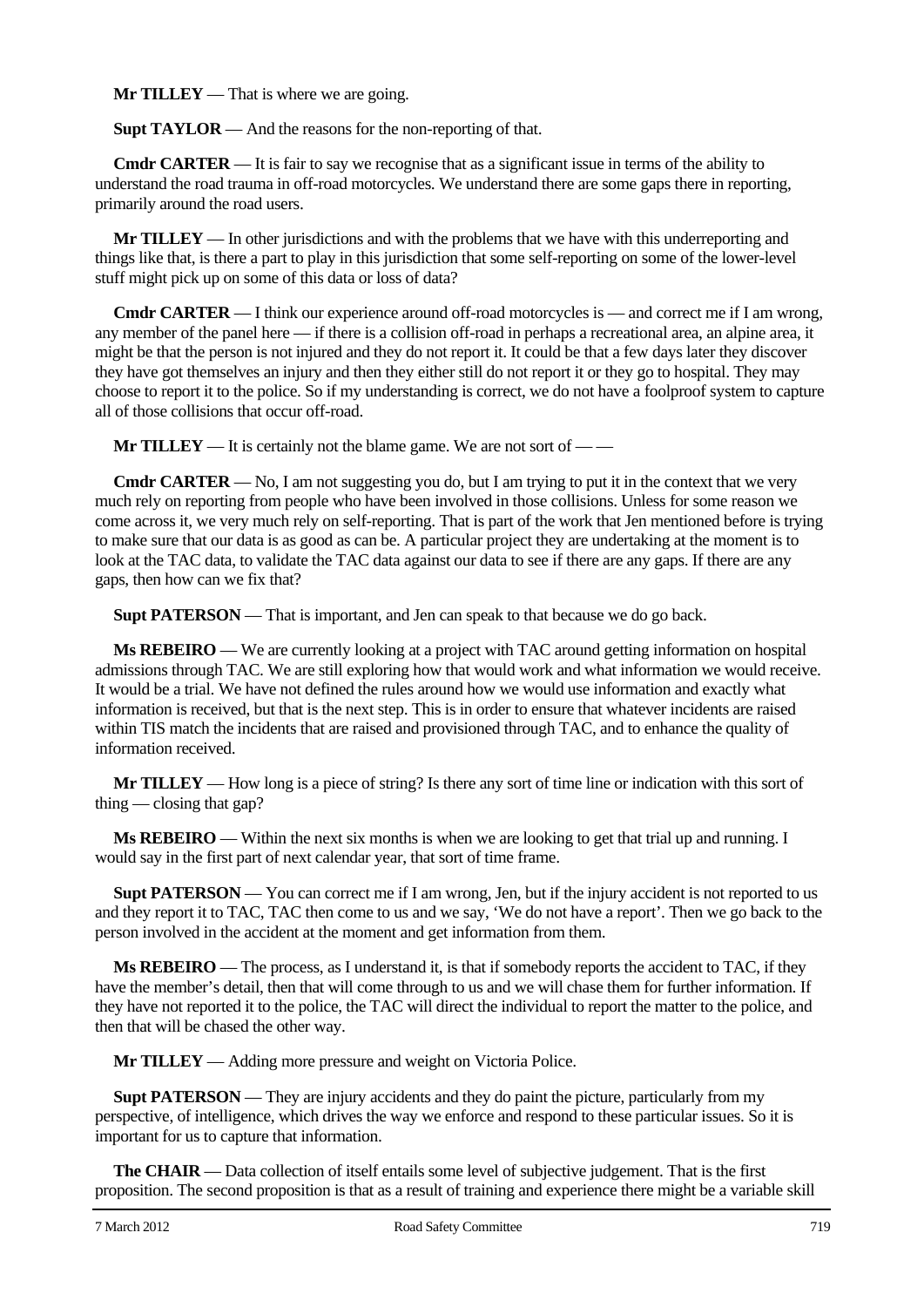set within the police force, for obvious reasons. What quality assurance process operates to ensure that there is some cohesive consistency in the data that is collected?

**Ms REBEIRO** — We provide training to all new recruits when they start on how to use the system and what the information means. There is also some work that we are doing around the application itself to make it more intuitive or user friendly. Currently we have talked about DCA codes, and there is a label currently within TIS that says 'What are the DCA codes?'. We are looking to change that language to make it 'First impact point of collision'. I have to get my words right, but it is around making it more applicable to the member who is trying to understand exactly what we mean, rather than a DCA code.

So there is bit of work around the usability, the interface of TIS. There is also work that happens post-incident. There is a data quality team who work through and try to enhance the quality of the data, to make sure that things are logical and that the information is validated against other systems. The process for submitting a TIS report is that the member will submit it to their supervisor and their supervisor will check it. If there is information that is missing, that will go back to the member with notation: 'Please supplement this information'. It will go back again for review before it is ultimately approved. They have 28 days to do that activity, as per policy.

**The CHAIR** — The committee was told that the police in Western Australia have instituted an online form for reporting accidents that are minor in nature. What are your views on having such a system in place in Victoria?

**Cmdr CARTER** — I will attempt to address the question. Online reporting of police incidents is not something that Victoria Police is currently doing. Our process for reporting any matters to the police is exactly that — it is a phone call and we will take a report. Our long-term view is we would want to see online reporting — and we are moving towards online reporting for a range of activities — but that is still some way off. I think we would be interested in looking at that concept, but at the moment we are not doing it. It is certainly something we could look at.

**Mr LANGUILLER** — I will move on. I will put a question to you although I think you have partly answered it, and it relates to the issue of data. If one agency refines the raw data and others can use it, can assumptions be made on that data? Do you think it possible that these assumptions may be questioned, if the original data was incorrect, and be analysed to record it in a way that did not take into account all of the factors?

**Cmdr CARTER** — I think the best person to answer that from an intelligence perspective is Neil Paterson, because you are actually alluding to an element that we are very focused on in understanding that there is more to intelligence than just looking at the data that presents itself. Neil, could you address that?

**Supt PATERSON** — I will start by saying that I think you are right. If our data is wrong and someone else is relying upon wrong data, then that can cause misinterpretation from them looking our datasets. I do not want to go back into the quality assurance or training issues around our members completing that data. Victoria Police is now — what? — 150 years old. Intelligence in Victoria Police is about 15 years old. Intelligence specifically focusing on the road policing environment is about 2 to 3 years old. Just over 12 months ago we established in my division the road policing intelligence unit. Road policing intelligence is a new phenomenon within Victoria Police; however we have seen some significant products and improvements come out of it because of that.

We know there are different datasets. One of the reasons we have intelligence practitioners who are specific to the road policing area is so that they can analyse all of the datasets, provide advice to senior executives and brief other executives in our partner agencies in the road safety arena on what we understand the true picture to be about a whole range of aspects of road trauma.

I can speak to a specific example. In August of last year we did our first statewide assessment of motorcycle trauma for the state of Victoria. We looked at all of the data from 2010 and compared that with the data from 2008–09. Out of that came some interesting trends. We were able to produce quite a comprehensive report that went up to our executive and regional assistant commissioners and floated down to all of our police across the state who have a particular interest in road policing. That piece of work that we undertook identified some peak times of the year when we know that there is significant road trauma with motorcycles and, indeed, significant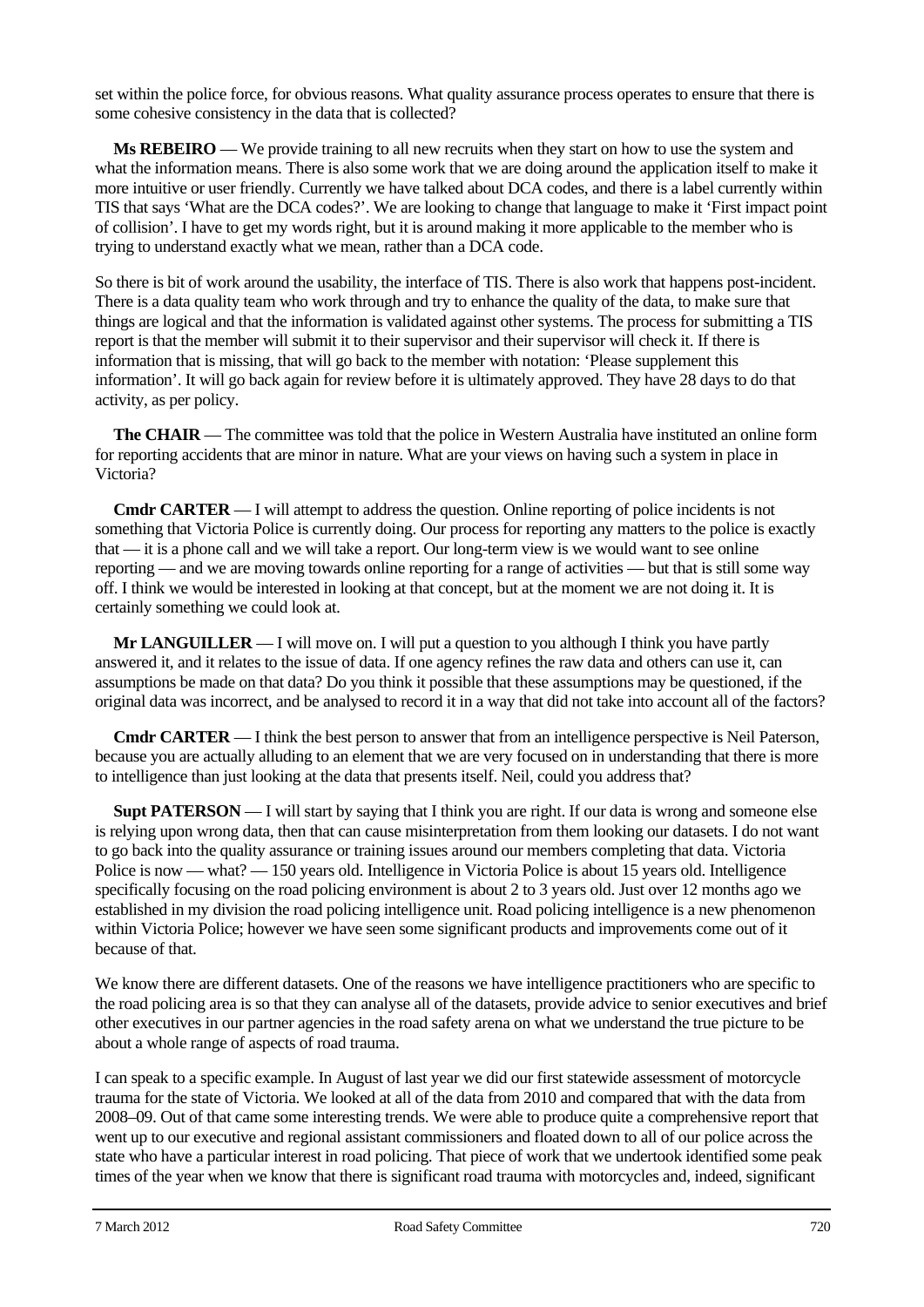off-road trauma with motorcycles, particularly the one weekend that was the highlight — for want of a better term — which was the Easter weekend.

Then just recently, last month, we completed a newer intelligence assessment on the Easter weekend keeping in mind that the process of intelligence is not just about collecting data and saying, 'This is the data'; it is about collecting, analysing and value adding to that data and then being able to put it in a format that can be consumed by the reader and disseminated out. But that Easter assessment focused on 16 police service areas across the state of Victoria, and 7 of those police service areas in relation to motorcycle trauma over the Easter weekend said it was the highest trauma rate they had over the Easter weekend. I cannot go into the operation that comes from that because that is Neville's area of expertise, but the picture of analysis then drives the subsequent police response to the way we start to deal with road trauma over the Easter weekend, in particular road trauma that relates to motorcycles.

**Mr LANGUILLER** — Have you had any discussions with the Monash University research centre in relation to a linked data collection system?

**Supt PATERSON** — We deal with Monash regularly and routinely. As you may be aware, it has a number of research projects currently on foot which specifically deal with motorcycle road trauma. We work with them with our datasets, et cetera. We are not in a position where we share the same datasets with MUARC across all of our datasets, but we certainly work very closely with it in a strong partnership. That is going to continue. In fact yesterday we spent several hours working with MUARC, TAC and VicRoads looking at some of our bigger trends across road trauma more generally and nutting out how we can provide them better intelligence in the road policing arena. To that end we have agreed to start pursuing some very simple MOUs. Everyone hates the term 'MOUs', because MOUs can get bogged down. These are simple MOUs that enable us to provide them with our intelligence products so they are getting the same intelligence products that we produce — they are police-in-confidence documents. They come with a requirement under the commissioner for law enforcement data security. However, we are looking to get some assurances from their end about the way they store and treat those documents. Once we have that in place, we will be able to provide them with all the intelligence in this arena as well.

**Mr LANGUILLER** — Can you provide one example where you have used your data collection for the purpose of policy development?

**Cmdr CARTER** — I can give you a very good example on that. This year the road policing strategy division launched a rural road trauma reduction strategy. That strategy was based on intelligence provided by the state intelligence division and its broad assessment of road deaths and road trauma in Victoria. What we noticed from the analysis is that road deaths and road trauma in regional Victoria increased last year. As a result of that analysis and the data, the strategy division produced a particular strategy and policy focusing on reducing road trauma and road deaths in regional Victoria. That strategy has been enforced by executives. I chair the steering committee that oversees the development and progression of the strategy. It is mainly focused on the regional areas to the east and west of the state, but it has a high focus on reducing road trauma and road deaths by using a number of specific strategies.

**Supt PATERSON** — Specific to motorcycles, there are also other areas — not so much policy, but looking at the way in which we change our business to better enforce against motorcyclists. I used to be the commander, the officer in charge, of the road policing enforcement division, which incorporates the traffic camera office. We know from our intelligence that less than 50 per cent of motorcycles that trigger speed cameras in the state of Victoria are captured, because they only have a rear plate, if it is observable. We have looked at technology in that area, and we have also tried to influence some of the changes with regard to legislation in that area as well to ensure that our road safety systems — that is, our automated systems in the state of Victoria — do not just have a good effect on drivers of motor vehicles, including cars and trucks, but also affect the driving behaviour of the motorcycle-riding population of Victoria.

**Mr LANGUILLER** — Can I just make the comment that I was particularly impressed with the work you did in some regions — we have, as you know, had public hearings in a range of regions — in terms of the work the officers do on the ground not only in terms of enforcement, which I think is terrific, but also education. They may intercept a rider but actually go through some of the potential benefits of doing X, Y and Z in terms of safety, which includes the work they do — which I am quite impressed by, I must say — in terms of the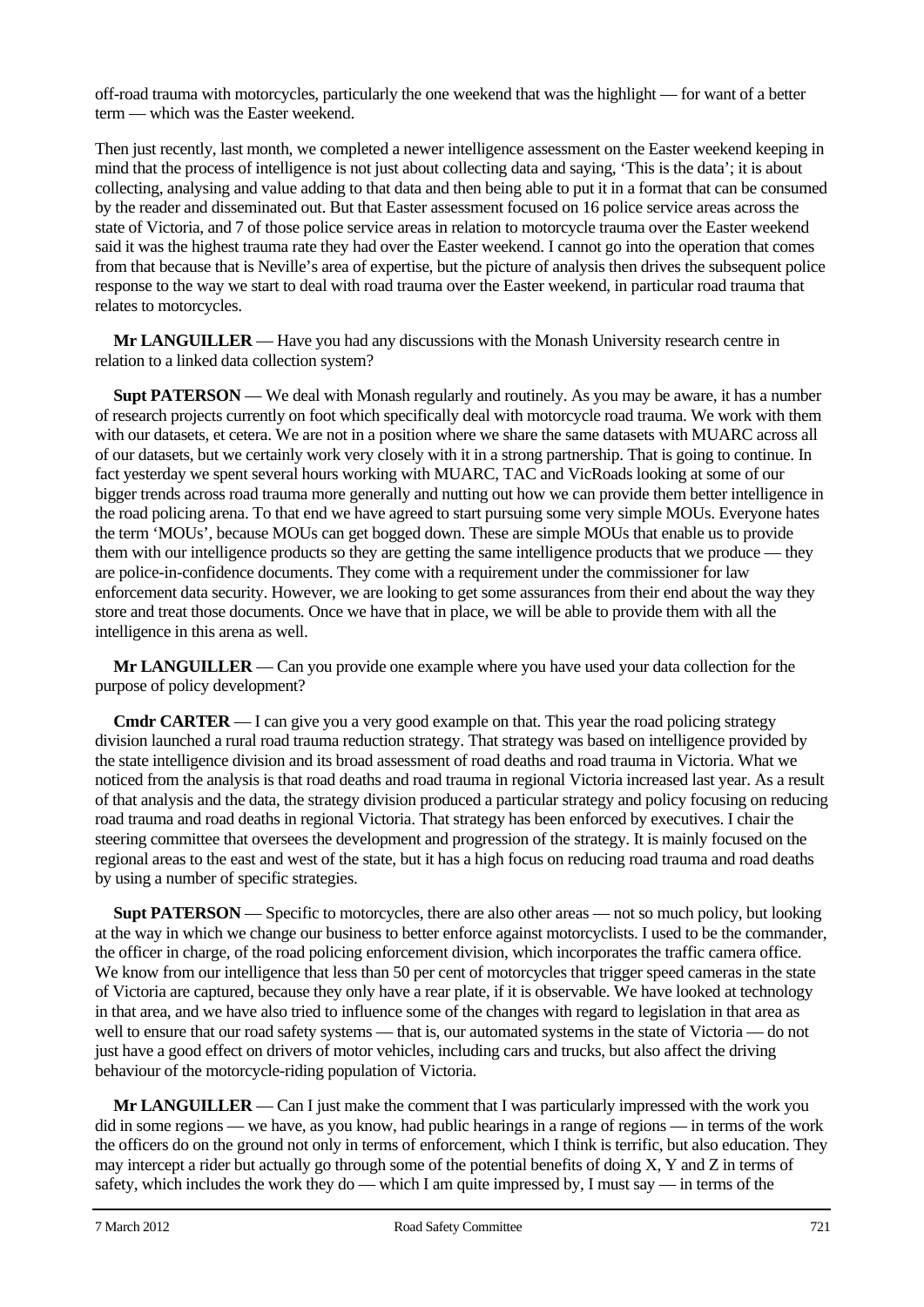off-road, given the extraordinary limitations you have with monitoring and working on off-roads. I have been at the entry point but it is at the exit point, and working through some of their potential safety things that the rider may have to do. Given the limits of resources, I think that could be commended.

**Cmdr CARTER** — Can I just say that most people have a view that policing is about enforcement. It is actually about changing behaviour. Part of the tools we use are enforcement and education as well. A very good example of that is a program called the Yellow Flag/Black Flag program, which you might have heard about. There are other examples which the superintendent can talk about. We actually try to use range of tools at our disposal to change driver behaviour, because our goal and aim is to stop people dying on the roads and stop them suffering road trauma. If we can do that by changing their behaviour, we will use a range of tools to do that.

**Supt TAYLOR** — That is exactly what you are talking about. Colloquially the aims of Operation Yellow Flag/Black Flag or the motorcycle community policing and education project, as it was set out, were always around the linkages between enforcement and education as a way of behavioural change to try and get the road safety outcomes. That program that was embarked on in 2009 and 2010 gave us a much greater capacity to deliver police shifts or police patrols across a whole range of motorcycle activity, but, as you seem to have observed yourself, in the off-road stuff it is not just about getting out into the dirt tracks themselves but it is also about looking at where we can get the interventions in the commuting of the off-road motorcyclists and the drop-off and pick-up locations.

The program that went through 2009 and 2010 that I understand has already been spoken about, and I know that this committee met with some of our operational people who drove that program from the solo unit of the state highway patrol, with the level of activity that was delivered, save one operation that was cancelled due to a redeployment to an emergency situation, they were able to deliver 100 per cent of those operations. In the review of that program done by the University of Adelaide there was a really strong finding around the benefits of the linkages between enforcement and the education intervention by the enforcement officers. It was more than just the opportunity to provide educational material and paraphernalia; it provided a much better environment in the engagement between the enforcement officer and the person, the rider in this case, where there was a reciprocal receipt of the advice around safety issues.

The two issues that came out strongly were around protective clothing, an issue that is under great debate by Victoria Police, the other road safety partners and the riding fraternity, and also around speed. You talked a lot before about the differences in excessive or inappropriate speed, and that is very relevant with the off-road stuff. There was a recognition there that enforcement should always be the highest priority for Victoria Police in its role in the whole aim around behavioural change and the benefits around education intervention. The recommendations were to continue that program, which we are now doing throughout 2012. That is now being done under the sponsorship of the new Motorcycle Advisory Group coordinated by VicRoads, and funding is being provided to run another series of operations on that. I have just now signed off on the concept of those operations to deliver pretty much the same program you have already been advised of that was delivered in the last two years. The survey feedback was very positive from the riding fraternity.

The only interesting bit out of that was the initiative that was put into it around offering vouchers for rider training. There was very little take-up on the vouchers issue compared to what was taken up by drivers. The demographic was mainly around young female riders, which was not consistent with the demographic of those involved in the motorcycle trauma. There were some learnings out of that about its effectiveness.

**Mr ELSBURY** — Certainly we have heard of examples of where a motorcyclist is intercepted and commended for wearing their safety thongs on their motorbike, so we have seen where using just a little bit of good humour whilst giving a very serious message across to motorcyclists has come through. Going back to what Commander Carter was saying with regard to the Yellow Flag/Black Flag project, can you outline to the committee the Yellow Flag/Black Flag project, what were the aims of Victoria Police when you agreed to participate and what did you get out of it?

**Supt TAYLOR** — I guess just carrying on, the aims was always around the initiative of connecting enforcement with education intervention by the enforcement officers in the same environment. Victoria Police signed up to that, committed to that. There was a recognition in the project documents that enforcement was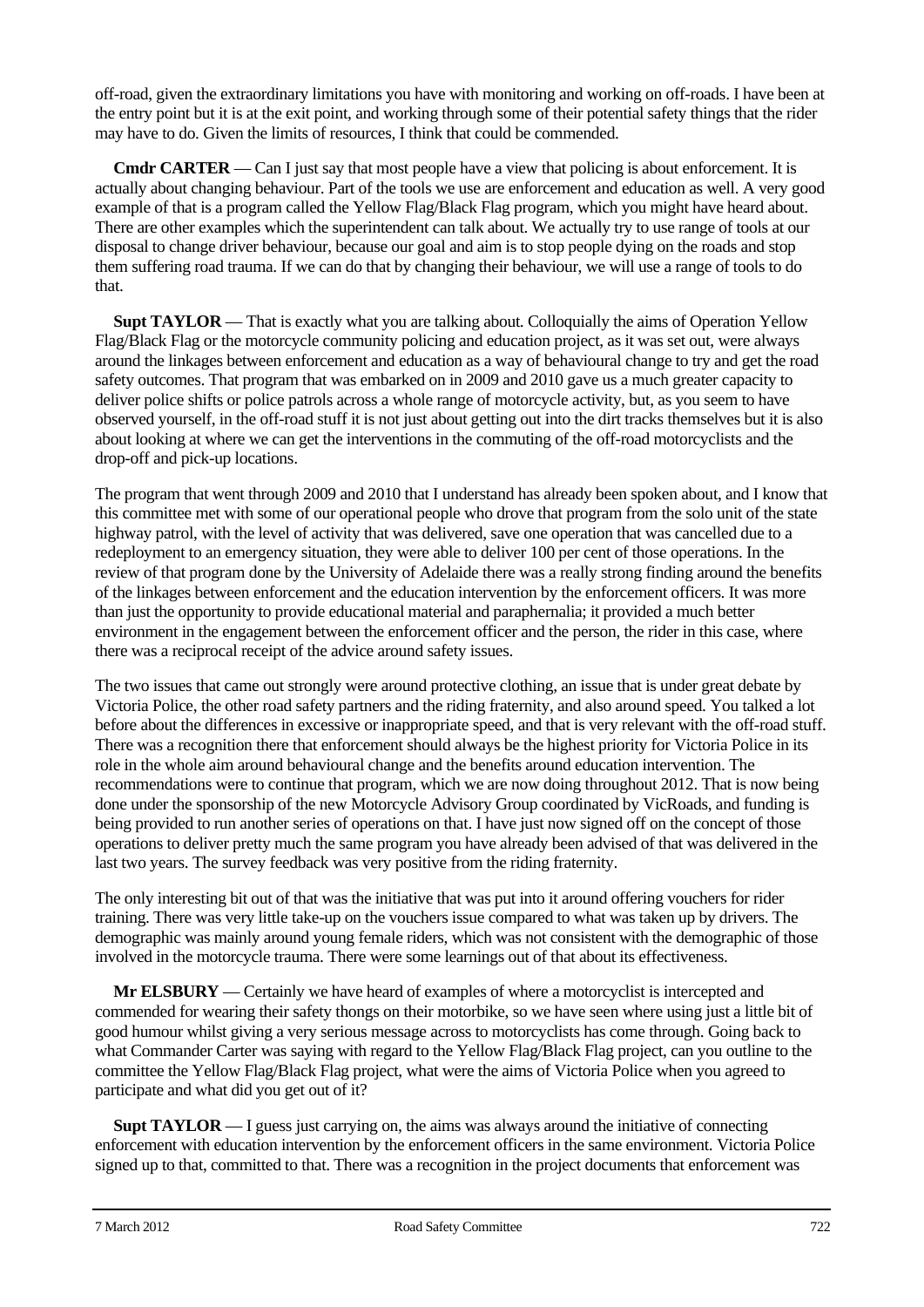always the priority for Victoria Police officers, but the initiative with this project was around interacting and education intervention.

What did Victoria Police get out of it? A number of benefits and legacies have come out of the first two years of the operation. Clearly a benefit was the capacity for us to deliver far more police operations than would have been delivered if it had been business as usual in this area. We can provide the information rather than go through the statistics, but we have got the actual records, right down to the number of police shifts and so on. That was clearly one of the benefits. We were able to, on the funding for overtime, deliver far greater and higher-visibility enforcement operations with education than we would have done with business as usual.

Another benefit was that it gave us the capacity to interact with the riding fraternity in an environment different to the normal enforcement environment. Normally with road policing enforcement, whether it be motorcycles, heavy vehicles or vehicles, at the point of intercept there is already a starting point for the relationship between driver or rider and the police officer that is generally in a negative position. The awareness and the marketing campaign associated with the Yellow Flag/Black Flag operation around the riding fraternity through our media strategy made what this program is about well known, particularly when we delivered it around major events like the MotoGP and other events. We found it was a very positive environment and that really enhanced the relations between enforcement officers and the riding fraternity. The debate and discussions that could follow around sensitive issues like front-identifying plates or protective clothing we found was held in a much more positive environment and there was a greater outcome from that.

One of the legacies for Victoria Police out of this was that to fulfil the operation police purchased motorbikes dedicated solely to this operation, again over and above the business-as-usual fleet capacity. They are not contracted or burdened with lease obligations and are now assets for Victoria Police, and that is a legacy for us to continue. We are continuing the program throughout 2012 and those motorbikes are still being held and used solely for that operation. Those assets will then be picked up into general solo policing duties thereafter.

One of the other legacies out of that program was that it also enabled us to qualify and train regional police officers to get involved in highway patrol policing dedicated around motorcycle trauma. You have been aware of and have met the people from our solo unit under which we have a small centralised statewide specialist capacity. This has enabled us to continue to grow that skill and capacity of highway patrol policing in the regional areas that have a high risk around motorcycle trauma. We are not talking solely about rural stuff in the overall motorcycle trauma. One of the findings in the evaluation of this project was the rapidly growing commuter scooter population, particularly in relation to the protective clothing issue around that. That was one of the benefits that came out of that and one of the recommendations from the report was that in the ongoing operation we should continue to focus on that.

**Mr ELSBURY** — Can you tell us why the alternative enforcement actions in the Yellow Flag/Black Flag operation did not follow the British program on which the project was based, specifically enforcement alternatives such as training courses and diversionary programs?

**Supt TAYLOR** — I cannot say a lot in relation to the development of it; that was prior to my time coming in. But I certainly know that with the development of this program in Victoria the aim of it was very much around the interaction of enforcement with education intervention. The training program initially was something that came through during the program. As I said, it was a partnership with training providers in that as a part of the education intervention it was coupled with a reward scheme about providing vouchers for training. As I said earlier, the interesting part of the evaluation of that was that whilst that was completed from the handout, there was very little take-up on it from the riders themselves.

**Mr ELSBURY** — From the target group of riders. The Victorian Auditor-General's report into motorcycle and scooter safety programs recommended that the Victoria Police-TAC-VicRoads interagency data committee could be strengthened and supplemented by the involvement of the Department of Health, Ambulance Victoria and the Department of Justice. What are your thoughts on this recommendation, and what steps, if any, have been taken to act upon this recommendation?

**Cmdr CARTER** — I will ask Jen to address that question.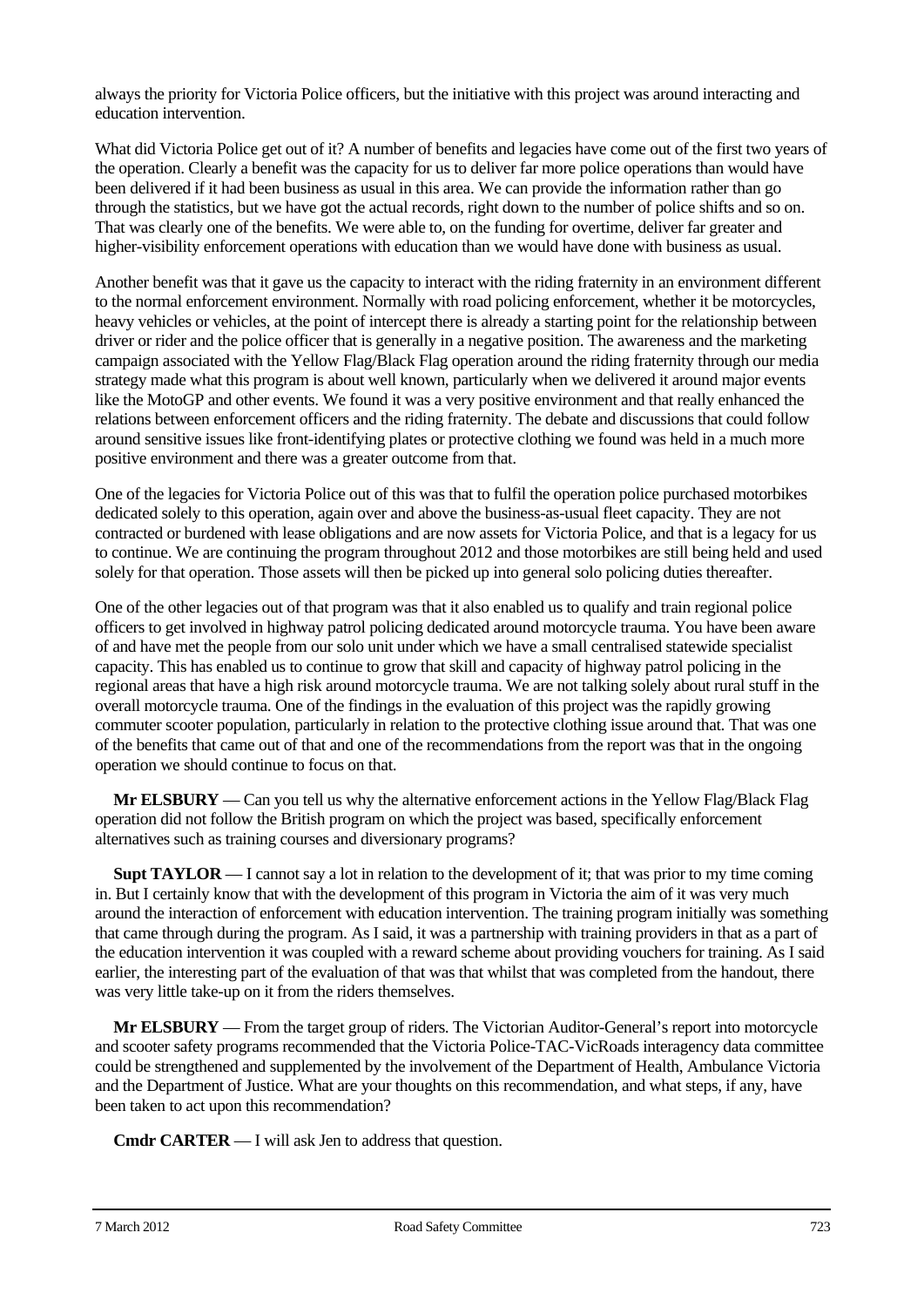**Ms REBEIRO** — The data quality committee currently consists of us, VicRoads and TAC. I am unaware of any extension out to the additional parties. I believe we have requested some in-hospital data but have not been able to get that. I am unaware of any extension beyond that. As to my opinion  $-\frac{1}{2}$ 

**Mr ELSBURY** — Absolutely.

**Ms REBEIRO** — Additional people are always welcome, because it can enhance the quality of the data.

**Mr ELSBURY** — How have you dealt with the data gaps and their cause identified by the VAGO report *Motorcycle and Scooter Safety Programs* of February 2011?

**Ms REBEIRO** — There have been a number of activities around the data gaps, and we continually have a data quality meeting every six weeks with those parties — VicRoads and TAC. As part of that they are continuing recommendations to include additional data, and the members opinion is an example of that. In terms of the VAGO report, one of the activities we have done some work around is LAMS, the learner approved motorcycle scheme. We enhanced the VAGO report to include the LAMS status for when the legislation was implemented. That was one of the actions we took as a consequence of that.

**Mr PERERA** — Throughout the inquiry the committee has heard that motorcyclists were 37 — or 38 or 34, depending on to whom you are speaking — times more likely to be killed than other road users. Can you explain to the committee how this figure was arrived at?

**Cmdr CARTER** — Perhaps Neil might be able to address that in part. If there is something that we cannot answer fully today, we are happy to take that question on notice and provide it back to the committee. You are asking for specific data, and I am not sure that we are in a position to give you that today.

**Mr PERERA** — That is fine.

**Cmdr CARTER** — Neil, could you add any value to that?

**Supt PATERSON** — I do not think I can at the moment. I think we would have to take that on notice. I am happy to provide a written response.

**Cmdr CARTER** — We are happy to take that on notice.

**Mr PERERA** — That is fine. The committee has heard at a number of public hearings in regional areas that the TAC provides funding to Victoria Police for enforcement activities. What would you say to the statement that the TAC's funding of Victoria Police for motorcycle specific enforcement could be seen as creating a disincentive for additional police resources to be invested in enforcing the rules governing motorcycles? Do you see any negative aspects to the TAC's funding of police enforcement?

**Cmdr CARTER** — We have got two people who can talk to that question. I will ask Inspector Brett Harman to address the first part. By way of introduction, Brett has spent a considerable amount of time working with TAC at its headquarters in Geelong. He is also responsible at the moment for our enhanced enforcement program of which there are three levels, which we can talk to. He has a great deal of knowledge about the program with TAC. From a policy position and an historical position around the TAC, Brett can answer that. From an operational perspective in terms of our enforcement, I will ask Neville to talk about that aspect, so there are two issues that we have to talk about.

**Insp. HARMAN** — To give you some historical background, the partnership between the TAC and Victoria Police in terms of enhancing enforcement has been in existence since around 2004. In 2009 we conducted a thorough review of the enhanced enforcement program because of a number of disparate funding streams that were occurring across our organisations, and we were able to streamline the process, the guidelines and the operating procedures under one complete model and one complete funding source.

In relation to the question about disincentive, I would disagree that that is the case. I base that comment on the fact that there is ample opportunity across the organisation for local areas under one of the streams or one of the tiers of funding to make application for those operations. Although they are not significant in number, there are some good practice examples. In some of our high-risk locations, such as the Great Ocean Road, the Yarra Ranges and the Dandenongs, there is a regular and ongoing focus around motorcyclist behaviour. Unfortunately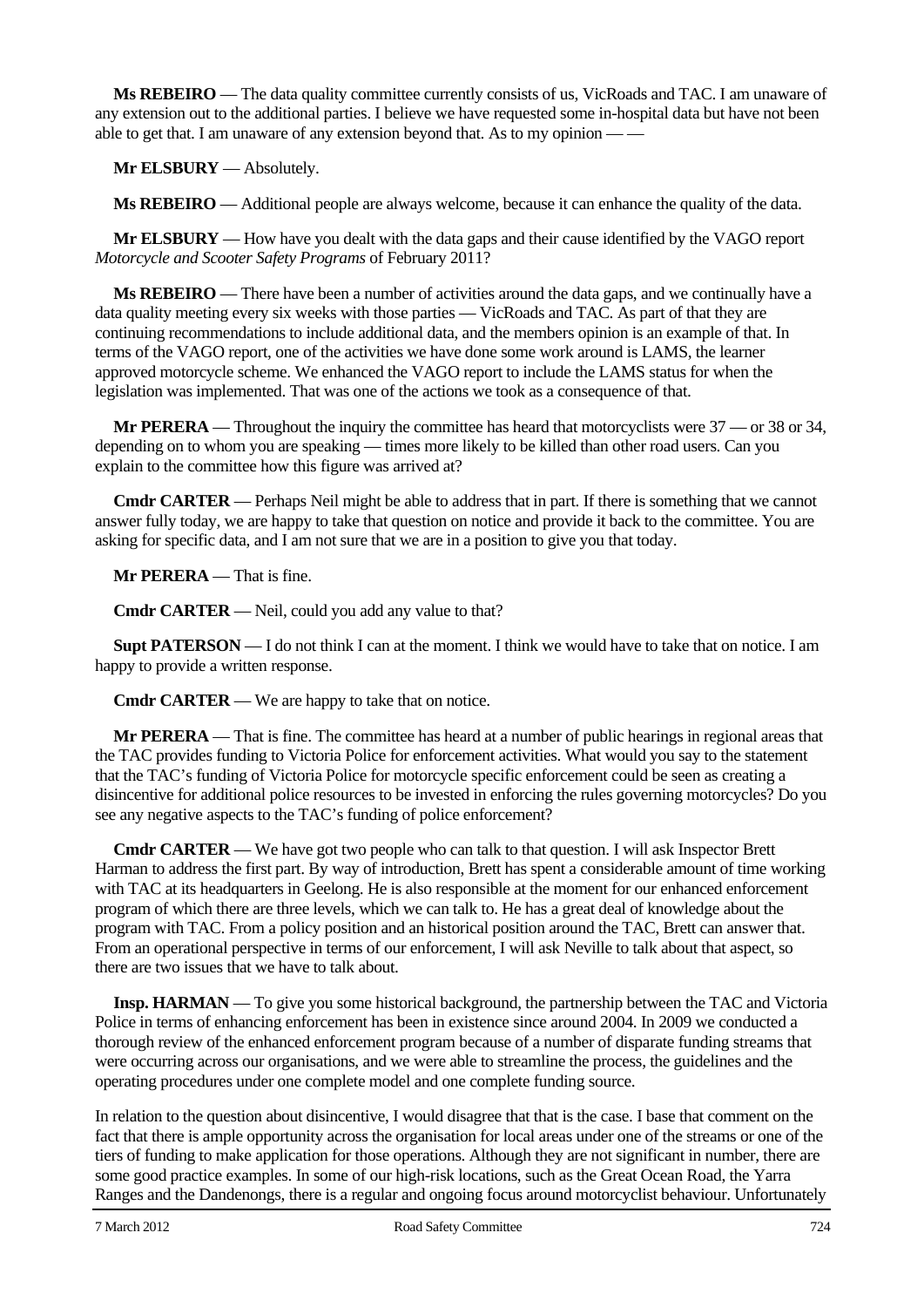I am not in a position to tell you the exact numbers of those operations, but having sat through numerous funding rounds over the last 14 occasions when applications have been called for, I know that there have been a number of applications specific to motorcycle activities and they have been funded.

The program itself has three tiers of funding. The first one is a local-level application, so a unit manager such as the officer in charge of a traffic management unit or a station officer in charge who has identified a particular problem or a particular set of problems around road safety and road policing can make application through a template business case. That then is submitted to a panel by our chain of command, and it is centrally managed through my office. From there it goes to a committee, and it is then forwarded on to an assessment panel to review the applications, make comment and then make recommendations.

The second level of funding relates to priority police service areas, where throughout the year we analyse datasets to look at our problem police service areas. As background and an example, in 2009 when we conducted the review we looked at the 10 police service areas that were causing us the majority of trauma and found those particular PSAs were contributing approximately 35 per cent of all trauma. Since 2009 that priority list has been reviewed, and we now have a list of six specific police service areas that are funded under a separate funding stream. That requires the local workplace or the police service area to make application through a detailed business case, and throughout the year they are funded for ongoing operations. Some of those are complementary to each other and some are quite isolated in their focus, but there is the potential during those operations to target any behaviour.

The third and final tier relates to central or state-based activities during seasonal or high-risk times, such as Christmas, Easter and Queen's Birthday weekend. Predominantly funding for those activities goes towards additional costs. The potential overtime and extended shifts so we could increase our capacity to deal with those issues that we are targeting during those operations.

**Mr TILLEY** — I will be frank on that point. That is a hell of a lot of work and red tape and bureaucracy for that \$2 million, is it not?

**Insp. HARMAN** — To give you some historical background, the partnership between the TAC and Victoria Police in terms of enhancing enforcement has been in existence since around 2004.

**Cmdr CARTER** — I think it is. We have got an agreement with the TAC, which was signed by the executives of both parties last year. There are some requirements on behalf of both parties to make sure that the money that is provided to us is expended appropriately with appropriate checks and balances and governance arrangements.

**Mr TILLEY** — Do not get me wrong. I am not suggesting that.

**Cmdr <b>CARTER** — I understand, but the position is that there is a significant amount of work that goes in it, but the work is there to ensure that, value for money, the TAC receives benefit for its investment in Victoria Police. That is why we have a very strong process to ensure there are clear accountabilities around the application for the processes, and there is a review process that allows us to make some assessment about whether the investment has been worthwhile and for us to be able to report back to TAC. I agree with you, Mr Tilley, that there is significant work involved in this, but on the other hand TAC are investing in us, so it is incumbent upon us to make sure that they get a good return.

**Mr TILLEY** — Is there any avenue to put in for more? Other jurisdictions have expenditure somewhere in the order of \$12 million or \$13 million annually? With \$2 million annually, 90 per cent of that goes for additional shifts and overtime.

**Cmdr CARTER** — Can I say that the agreement we signed last year is for approximately \$2 million? That has been the case for a number of years. I think there are always opportunities for Victoria Police and the TAC to have another look at that and renegotiate that position. At the moment we have \$2 million available to us to spend on these enforcement operations.

**Mr PERERA** — Proportionately how much would you spend on motorcycle-related activities?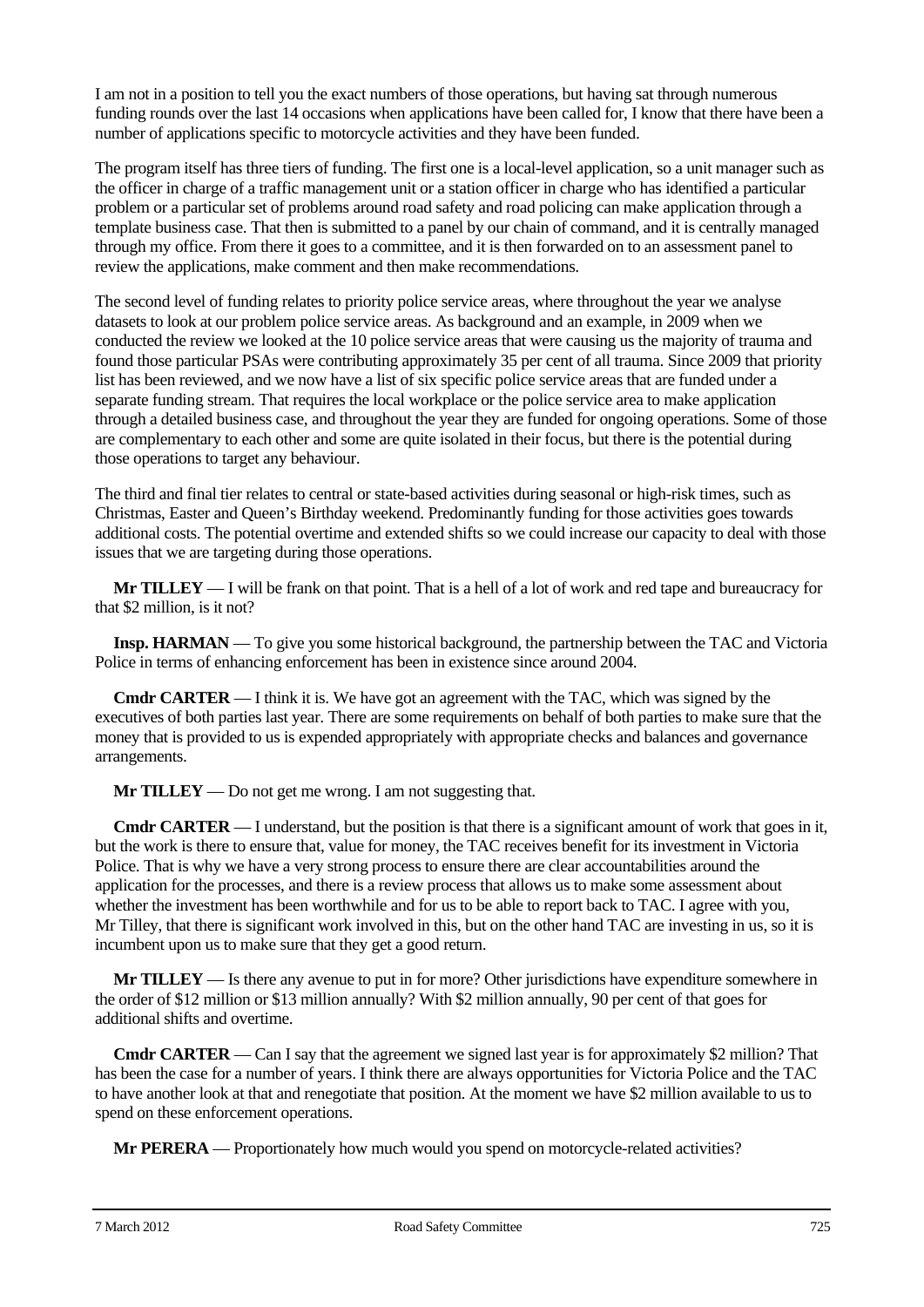**Cmdr CARTER** — We would not be able to provide an exact dollar figure on that amount, but what we can actually talk about is some examples of specific operations, and the department has already identified the three areas that we are focused on. We might be able to talk a little bit more from an operational perspective about some significant operations — maybe even an example over Easter.

**Supt TAYLOR** — There are two parts to this to carry on from the background that Brett has provided. The simple fact of the matter is that for us it is about increased capacity — capacity around resources and capacity around delivering operations. The streams Brett highlighted are quite significant and one is very much around incentives and opportunities for regional police to deliver what is need for the issues in their area. The other is the centralised stuff to deliver across the state where it is needed most. That is an area that has operated within my operational division.

Brett talked about the centrally planned activities. Up to \$400 000 of that \$2 million is dedicated just to that. To demonstrate how that can be utilised, Neil highlighted just before about Easter and the intelligence product that comes out of the assessments of data and the intelligence assessment. Easter is a very high-risk weekend as far as motorcycle trauma goes, and in particular off-road motorcycle trauma. As to how we work that from the centrally planned group, as we highlighted before, we have about 180 members working in the state highway patrol and within that we have the special solo unit. There are about 20 members who are specialist solo riders and specialists in motorcycle trauma. We have about another 80 who are specialist state highway patrol officers, and across those there are solos involved, but of course it is not all about riding a police motorbike to enforce motorcycle trauma.

There is a significant number of centralised specialists around road policing, and when the time calls for it, it can be dedicated to motorcycle trauma. An operation that we will be running over Easter, Operation Crossroads, is an Australian-New Zealand endorsed operation. In Victoria the angle for us is dedicated primarily around motorcycle trauma and off-road motorcycle trauma. All of the intelligence assessment that is done that we use for our tasking gives us the opportunity to put those central resources into the areas where they are needed most across Victoria, and consequently that is in rural areas. In Easter, coming up, they will be in the ranges in Benalla, they will be in the Baw Baw Ranges, they will be at Yarra Ranges, they will be down the south coast, and they will be policing the commuting routes to and from those areas. It comes at a cost to put those specialised people in there. There is a cost for travelling allowances, for accommodation, for meals and all the usual things like that.

What we have developed is a matrix where over every day of Easter we have got up to 80 of those specialist highway patrol people, including the solo unit out in those areas where they need to be for up to 10 hours a day. Without the increased opportunity we would get out of this TAC arrangement we would not be able to achieve that at that level. That has been done in support of the regional activity. How we work in that process is that all of that planning that is done centrally is done in liaison with the road policing strategists in the regions. They are provided with all of the intelligence and they are provided with all of the planning of the specialists. It is the reason they have the opportunity now to do their tasking and rostering of resources to complement that and to get it higher and get the most highly visible policing we can get.

In the strategic sense, in relation to your question, Mr Tilley, there is around \$2 million. That is what we have got. As Mr Carter explained, the MOU there is primarily around accountability and to demonstrate a proper return on what investment there is for the community. In this case in Victoria Police it is road policing. I think it has been well demonstrated that this provides further opportunities. We talked before about the regional road trauma reduction strategy. That is another piece of work that the TAC is a partner with us in that has given us a capacity increase to be able to deliver other different funding programs. There is always the opportunity in the road safety partnership that we have with TAC to keep looking at what the benefits are in this and where we can get more.

**Mr TILLEY** — So have you got other funding streams from the TAC?

**Supt TAYLOR** — Under the general MOU, but outside of the enhanced enforcement stuff. What we are talking about here is an example of what we can dedicate, particularly for motorcycle traumas.

**Mr TILLEY** — Say, for example, the motorcycle safety levy. Is Victoria Police actually any part of that at all?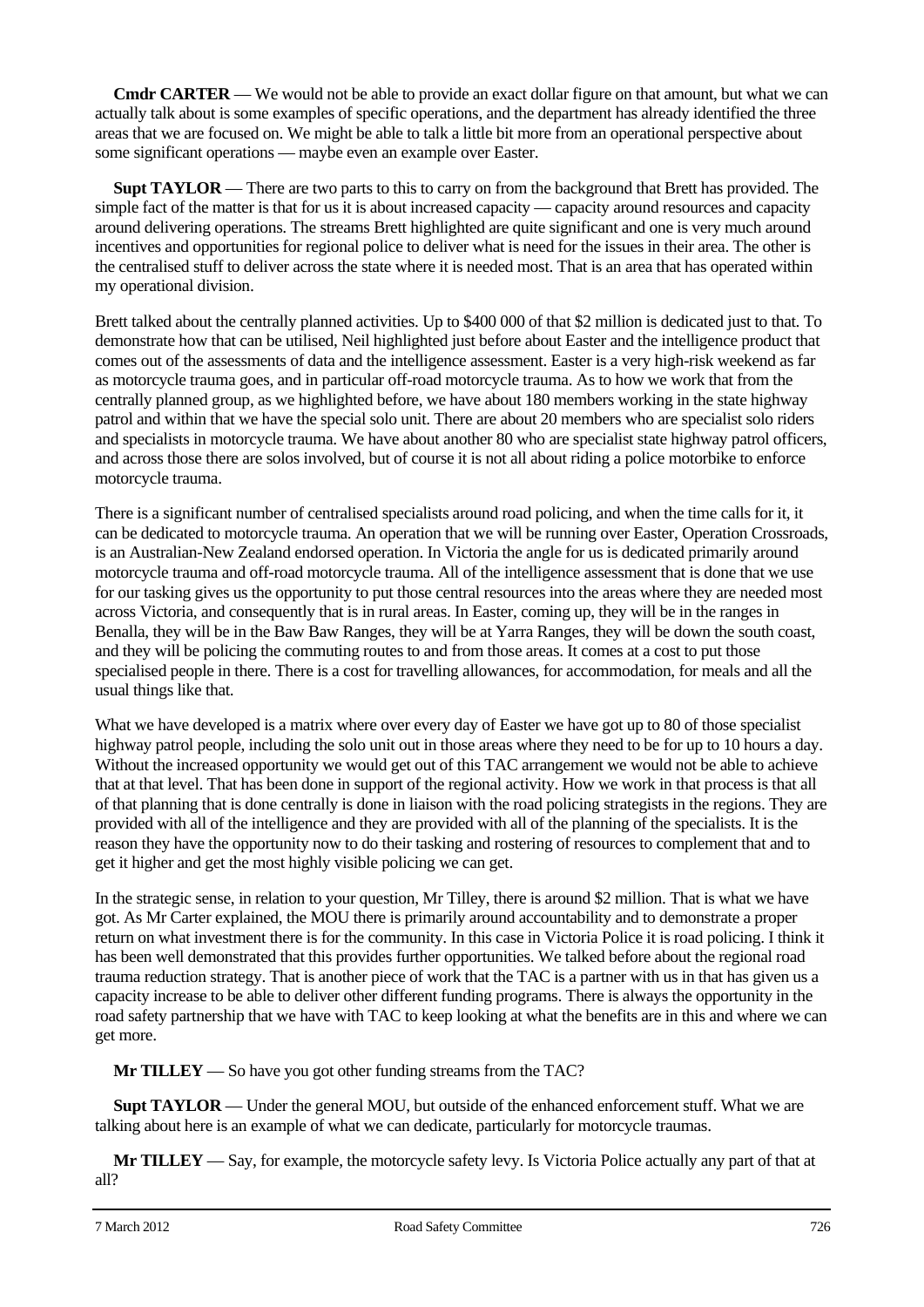**Supt TAYLOR** — Not that I am aware of.

**Cmdr CARTER** — I do not think we do. We are happy to take that on notice and give you some advice on that, but not to our knowledge. Yellow Flag/Black Flag was.

**Mr TILLEY** — It was. Yes, okay.

**Mr PERERA** — What is the overall strategy or policy position in the longer term in terms of whether you are expecting to expand the TAC funding stream towards the police or trying to take over certain activities funded by the TAC?

**Cmdr CARTER** — I think our position is that we would welcome any discussions with the TAC to expand any funding agreement, but at this stage we are not in that position. It is something that we could look at in the future.

**Mr PERERA** — Expanding.

**Cmdr CARTER** — You have to understand that it is a partnership between the TAC and Victoria Police, and I am indicating to you that we would entertain a discussion with the TAC to see if it would be interested in expanding that.

**The CHAIR** — Colleagues, I will just interrupt briefly. I understand that one of the witnesses before us has some important responsibilities to attend to and she is welcome to leave.

**Ms REBEIRO** — Thank you. Mary Mulhearn, who is the enhancement leader for our operational systems, is available for questions.

**The CHAIR** — Thank you. Would Mary like to take your place at the table?

**Mr TILLEY** — Where I am going with this conversation, if I may, is we are talking about the TAC, VicRoads and all of these various agencies and funding. If you drill down, at the end of the day the government is responsible for resourcing those various agencies and their policy settings and the development of that policy. Where I am getting to is that there is some money that comes from the TAC and possibly other areas of other agencies. In comparison to the funding you get from those external agencies, what sort of money does Victoria spend itself in relation to motorcycle enforcement?

**Supt TAYLOR** — I can probably address that. In very basic terms this is not the business-as-usual stuff. We have had a solo unit that is essentially dedicated to motorcycle policing and other aspects of road safety as well, but we spent about \$96 000 on salaries to enforcement officers there and just over \$250 000 in allowances around motor vehicles, costs, travel and other incidental allowances in that. That is in the centralised stuff. In relation to reasons, I cannot give you dollar figures around what might be expended on that, but certainly around motorcycles what I can give you is an indication of that from a regional resource perspective for off-road at the moment across the four regions. There are about 17 members who have now been qualified in off-road motorcycle duties and within that the actual physical resource from Victoria Police is very low, but we have arrangements with the Department of Sustainability and Environment where they utilise motorcycles in collaborative work there in parks and recreational areas. There are about 15 of those assets that are used there. Victoria Police contributes to the cost of that.

**Mr TILLEY** — So that is fuel and registration?

## **Supt TAYLOR** — Exactly.

**Mr TILLEY** — In terms of the recruitment of those motorcyclists, as I understand it, we have heard a lot of evidence from various organisations, including part of the work that the DSE does in cooperation with Victoria Police. Can I say that it is bloody terrific stuff. It is really starting to make an impact very slowly, particularly those fellows at Benalla and those areas there. Part of that is relying on local government for procurement for motorcycles — begging, borrowing and stealing from the -

**The CHAIR** — We will keep you to the begging and borrowing if we could, gents!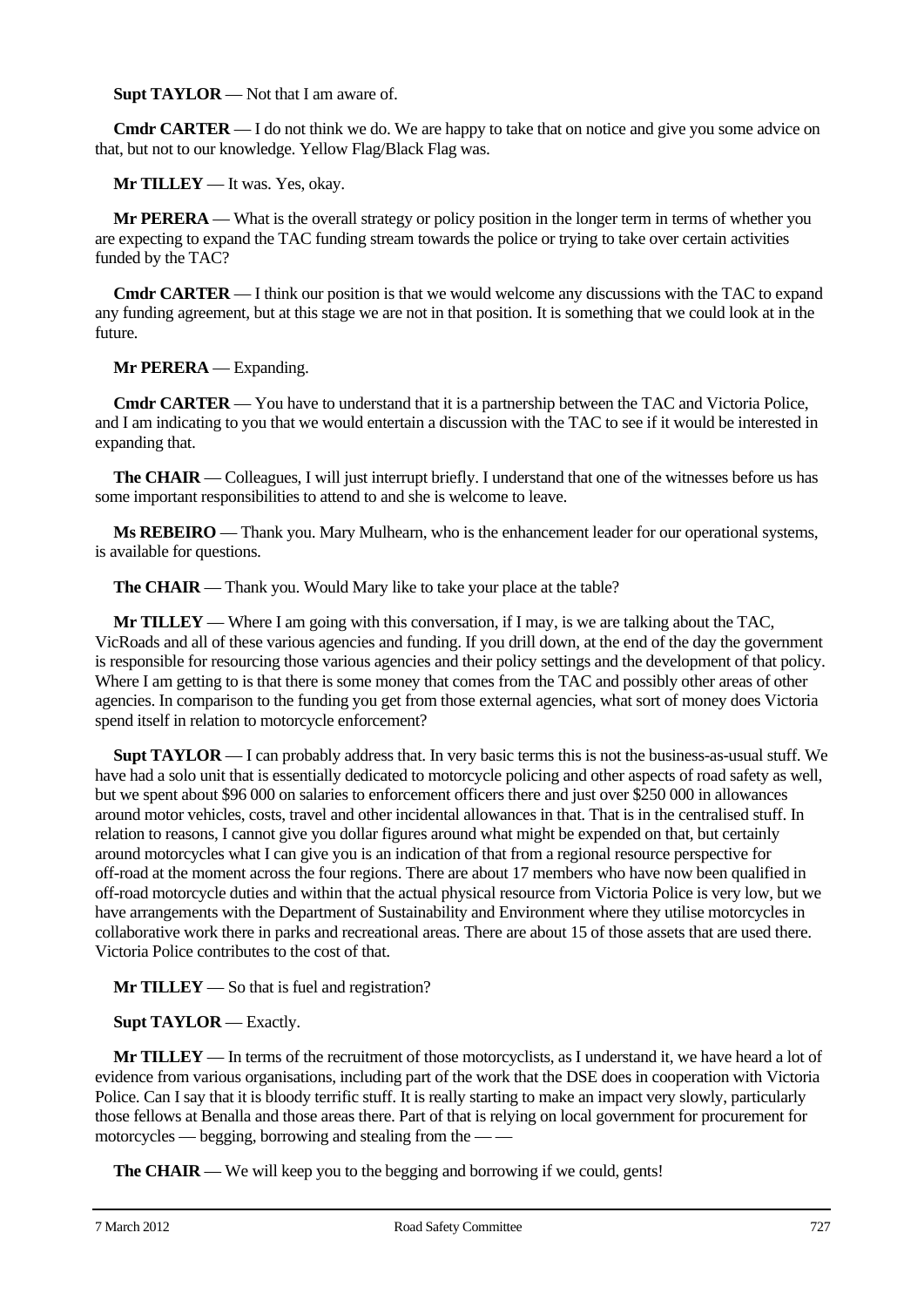**Mr TILLEY** — Okay, all right. You make a good point. Thanks, Murray.

**Cmdr CARTER** — There are local arrangements in place right across the state for different models of either funding or procuring equipment that would provide some additional resources for us to do that. My experience is in north-east and north-west Victoria. There are different arrangements in place depending on the partners you have in those areas. There is not one model that says, 'This is our standard practice for acquiring assets for road policing', particularly for motorcycles.

The other part I need to make a point of is that whilst a large part of this conversation has been around our specialist resources — they are road policing professionals and they are dedicated to these activities — we have a very large number of general duties police who also undertake a large amount of road policing activities. Some of that is focused on motorcycles. I would not like us to think that our only ability to do enforcement and education is around road policing professionals, because it is not. Every member of Victoria Police has that responsibility. It is very much dependent on their particular area and their particular skill set as to how they actually do that.

**Mr TILLEY** — That is where I am trying to lead part of this conversation. Some of the evidence is that some of those partnerships — as I understand it, some of the 17 members of the police force who have qualified and done the solo off-road phase are general duties members.

**Supt TAYLOR** — They are a mix of general duties and regional highway patrol members. We have put together an accredited off-road solo course now to enable regional members to come and do just that element, because in the professionalised group, the solo component of the accreditation is only the first phase of the whole accreditation for a complete qualified motorcycle police officer.

**Mr TILLEY** — We completely understand. In the real world motorcycle riding is extraordinarily risky, and to an employer, the wellbeing and the safety of those who have to operate in adverse conditions — off-road conditions — is important because there is a significant risk for the organisation. In just trying to better understand the precedents and the old way of doing business and going back to training and enforcement and education, we are seeing these little solos popping up around the state — and they are doing some terrific work. As I said, they are making an impact. We have a Special Solo Unit which has something in the order of what, 30 officers there at Dawson Street? Observations have been made that you might see an officer on an off-road motorcycle in Swanston Street, Melbourne, directing traffic. It might be a matter of the officer being diverted from the normal course of his duties — he might have been diverted or something as simple as that but he is getting that impact from the Special Solo Unit and getting them either out into the regional areas or enhancing the capacity of those members out there in regional Victoria.

**Supt TAYLOR** — There are 19 members at the solo unit, and across the state highway patrol there are about another dozen who are dedicated on solos. We have a process that has developed. A lot of work has come out of Trevor's area, the state policing office, with statewide tasking coordination and how we validate the allocation of specialist resources in support of regions. One of the outcomes of that is that when allocating solo unit resources to requests like the one you describe — which we are trying to define between a traffic management, parade-type, look-good operation to an operation that really does have road safety outcomes generally where we are now is that we recognise that in the community events and the like there is often still a good opportunity for police to be involved, and the police you see there will be regional level police on solos. We do not deploy the specialist solos any more — not in the last 12 months. We really keep them for deploying either proactively or in response to events like the MotoGP and things where we know there are greater opportunities for that messaging.

**Cmdr CARTER** — I think there is a point there that probably needs to be made. As an organisation we are far more refined in terms of our ability to use intelligence, to understand the scope of our problems and to deploy our resources a lot more effectively than perhaps we were a number of years ago. There has been a significant shift in us to understand the importance of the use of intelligence and then being able to use the resources we have in the most productive manner. That is where we try to get the biggest bang for our buck, for want of a better word, and are actually being very specific and very targeted in terms of where we use our resources, because we know that there are areas in the state that are far more high risk than other areas. In understanding that, that is where we would put a lot of our resources. An example that Neil and Neville spoke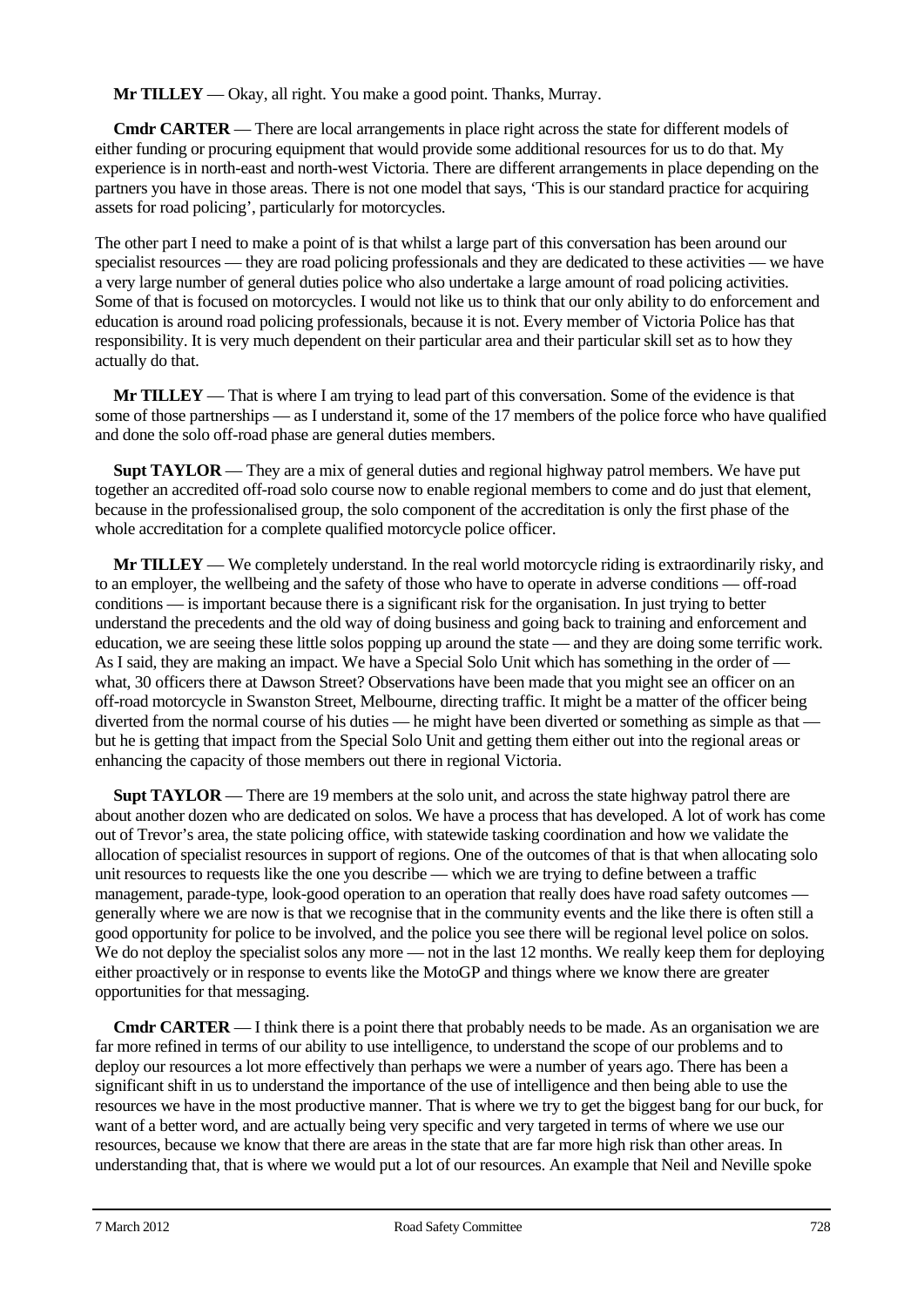about before is exactly that point. We know where the problems are, we know what is causing them and we would be very specific about where we put our resources over that period.

**Mr LANGUILLER** — I wish to come back to the Auditor-General's report, and I am mindful that — with respect — I would have preferred to have had Jennifer at the table because she provided that response and it may be a little bit unfair that I put it to you now. I put this question because I want to give you the opportunity, if I may, respectfully, to comment further. The Auditor-General makes a recommendation that in terms of your interagency data committee there would be benefits for that committee to engage with the Department of Health, the Department of Justice, and Ambulance Victoria. It is a recommendation that the Auditor-General made — last year, to my recollection and understanding — and I put to you the question: has it been considered by Victoria Police at a policy level? I am very cognisant of what your colleague indicated, and if I may, I wish to put that to you again.

**Cmdr CARTER** — Thank you for the question. If I could call upon Senior Sergeant Jamie Chester, he has some information around that which I think can partially answer your question.

**Sr Sgt CHESTER** — In relation to that, I note that you bring up the VAGO report and those recommendations. One of those reports indicated that we do have liaison with the Department of Health basically, there was an issue about underreporting of collisions and things like that. The partners have met since and tried to progress that particular recommendation. We are quite happy to be in consultation with the Department of Health and with Ambulance Victoria, but to date we have had no positive replies from the Department of Health to share that information. There are obviously privacy concerns around the information that they have. There are also issues about the underreporting of those collisions with the Department of Health and the validation of information that they receive for patients that present at hospitals. Whilst we have tried to make contact with that particular area, to date we have not had a positive reply from them.

**Mr LANGUILLER** — I appreciate your response, because I think that response completes the story. I certainly wanted to feel very confident about that, and that gives us an opportunity to pursue that issue with them.

**Mr ELSBURY** — In relation to rider training, what would your opinion be in relation to what some people have called in their submissions a junior riding licence that would be connected to a parent's licence? We are not talking about 10-year-olds, but certainly someone around 15 or 16 who wants to ride a motorcycle, so that they can gain that experience before they get set loose on the wide open roads.

**Cmdr CARTER** — I think we can answer this in a couple of parts. I might give a general observation, and I might ask Neville Taylor to give another observation about that. I think the question you have posed requires us to do a bit more thinking around that, particularly looking at the implications for both the parent and the child rider. There are two things about which I will ask Neville to give a general response, and secondly, we will undertake to have that question on notice and we will be able to provide you with a fuller response to that question.

**Supt TAYLOR** — In general terms it is worth noting that we have been quite strong in the position we have already put around licensing, particularly in support of a proposal around a graduated licensing system that we believe is paramount in relation to motorcycle skills and skilled riders, but also around segregation of motorcycle licensing and registration with general motor vehicle registrations. What I say is that I think the committee can take a bit from our position on that around our commitment that these are things around licensing that should be worked through by VicRoads.

In relation to the specific one there on the younger rider, as Trevor says, we really have to take it on notice to give it some thought, because it is about what it is actually going to achieve with regard to road safety outcomes — is it going to have an impact on that? The police position in relation to any initiative about debates or discussion and policy is always that we want to be convinced on what its positive impacts are for road safety outcomes. Simply with this one it will be around having a look at what are the trauma factors, what are the causes around road trauma in motorcycles and the demographics of rider, and in actual fact is the initiative around young rider trading and parental mentoring and supervision an initiative that is actually going to address the causal factors around road trauma? There is certainly a fair bit more work to be done to say there is actually a position on that, because we believe it will have an impact on road safety.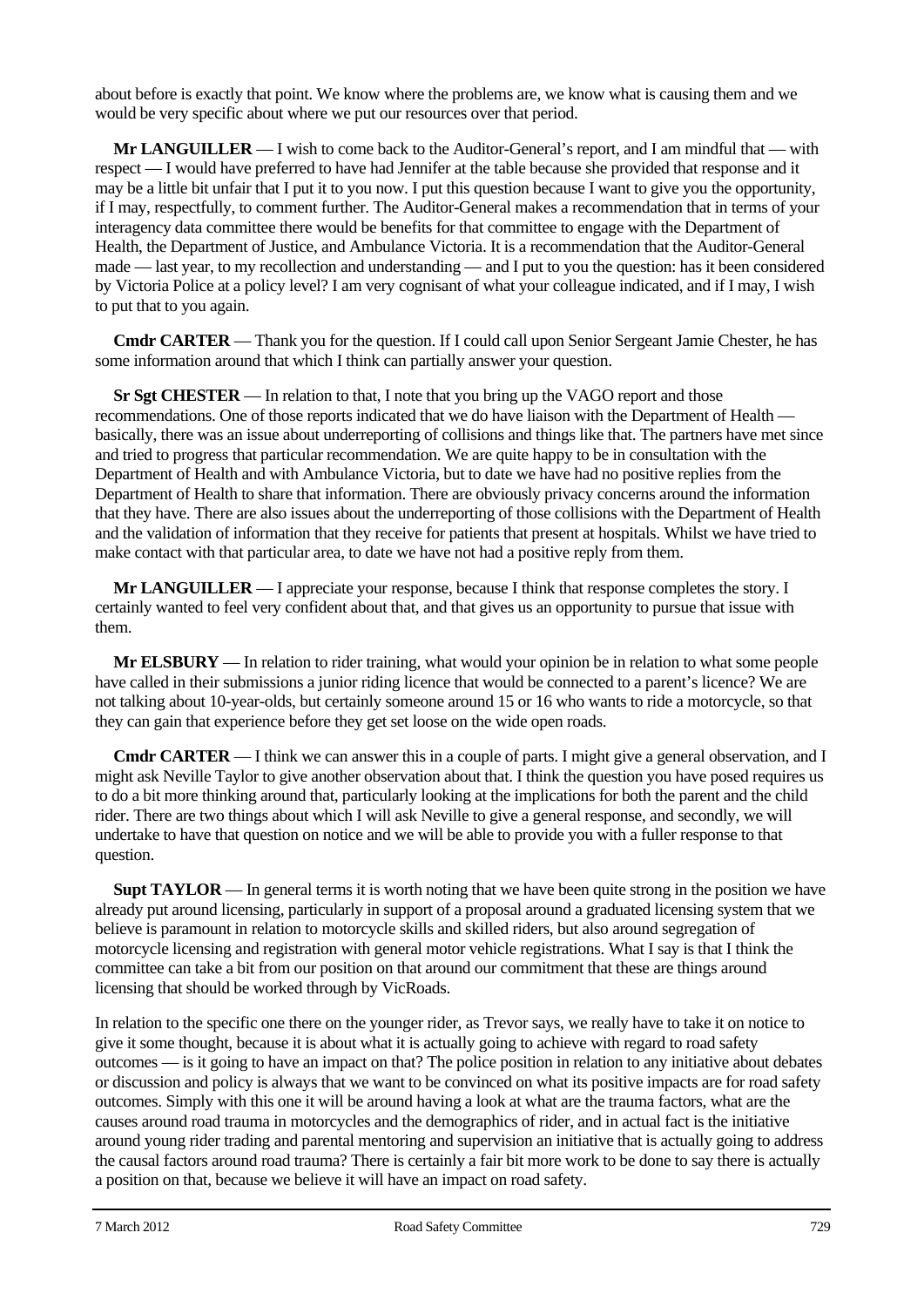**Supt PATERSON** — I was just going to add to that. I do not have the figures in front of me, particularly for really young riders, but from the picture of intelligence from 2010 I can say that riders 40 or older accounted for 46 per cent of motorcycle fatalities in 2010. Indeed the highest growing age group in this space for trauma was actually riders between the ages of 60 and 64, which was an increase in their trauma by 70 per cent. A lot of the road trauma we are seeing in the motorcycle area is from older and what we call returning riders, and not so much at the lower end of the age brackets for motorcycle riders. I am not saying that we do not agree that education and training is absolutely core to learning and understanding safety, but the road trauma picture is telling us that, particularly around motorcycles, the significant area is older and returning motorcycle riders.

**Mr ELSBURY** — I am going to pick up two points that were made in that answer, first of all, with Superintendent Taylor in relation to the graduated licensing scheme. I have gone off and got my learners permit for a motorcycle, and I am just wondering with regard to the training regime of getting into second gear and doing 30 kilometres per hour whether you would see there would be an advantage to having an on-road component for learner riders or an assessment on on-road skills rather than using the very sterile environment of a training track?

**Supt TAYLOR** — This has been discussed a bit already, and again the position probably leads towards what you propose there about the environment in which you now do the second phase of your skills development and your training. The position we have inherently is around the graduated licensing system and about developing the skills to actually be a solo rider in the road environment or the off-road environment. The same philosophy applies around young driver training in a general sense and the philosophy of learning to drive as a solo driver, not learning to drive as a driver under instruction, so there is yet a lot of work to be done with the agencies, particularly VicRoads, around that and the position that we would support is that the scheme should be enhanced to enable the rider to learn to solo ride in the environment.

**Mr ELSBURY** — Superintendent Paterson, with regard to hospital data showing that a significant number of younger people are being admitted to hospital, it may not be on-road issues that they are having or it might be having a little bit of fun that they should not be, so it does not get reported back to the police that this has occurred, but would not a scheme of having the learners out there on the road in an environment where there are laws enforced upon assist them in trying to stay on the straight and narrow rather than going down some floodway out through the outer suburbs?

**Supt PATERSON** — What you put to me is quite complex. I do not know that that is an easy answer to give.

**Cmdr CARTER** — We would be happy to take the question on notice that you posed before and reply to that; but in relation to the situation you propose, I think what you should be mindful of is if you actually talk about the training environment for the young riders, what we see is young riders who go off-road who are in a different environment all together and not particularly skilled in these activities off-road, and that is perhaps where we are seeing the injury data for young people being reported at hospitals, not because of on-road accidents but because of off-road accidents. We will provide you with a response and hopefully that will meet your requirements.

**Mr ELSBURY** — I did have one other thing just before we move on, and that is in relation to the returning riders who are finding themselves getting injured, because, as we have heard earlier today, the motorcycles today are a lot more powerful than they used to be, even though they might have the same engine capacity, and also you forget how powerful they are and the body does not exactly react how it used to, especially with things like arthritis slowing down the body and also making it more possible for injuries to be incurred. Do you think there should be a re-licensing scheme for older riders or experienced riders who are coming back?

**Supt PATERSON** — What I can say is that of all driver licences or rider licences held in the state of Victoria, 9 per cent of all licence-holders also have a motorcycle licence, and that is quite telling because statistics for the actual fleet show that only 4 per cent of registered vehicles in the state of Victoria are motorcycles. We have done some work around this and what we know is that people get a licence at the start of their riding-driving career and might ride a bike for a period of time, move out into the car driving arena predominantly and then much later in their life, when they have got more leisure time or whatever it is, come back into riding. They have not been riding for many years but they still hold a motorcycle licence. They have not had to undertake any further testing or training because they still hold that licence, so they can come back in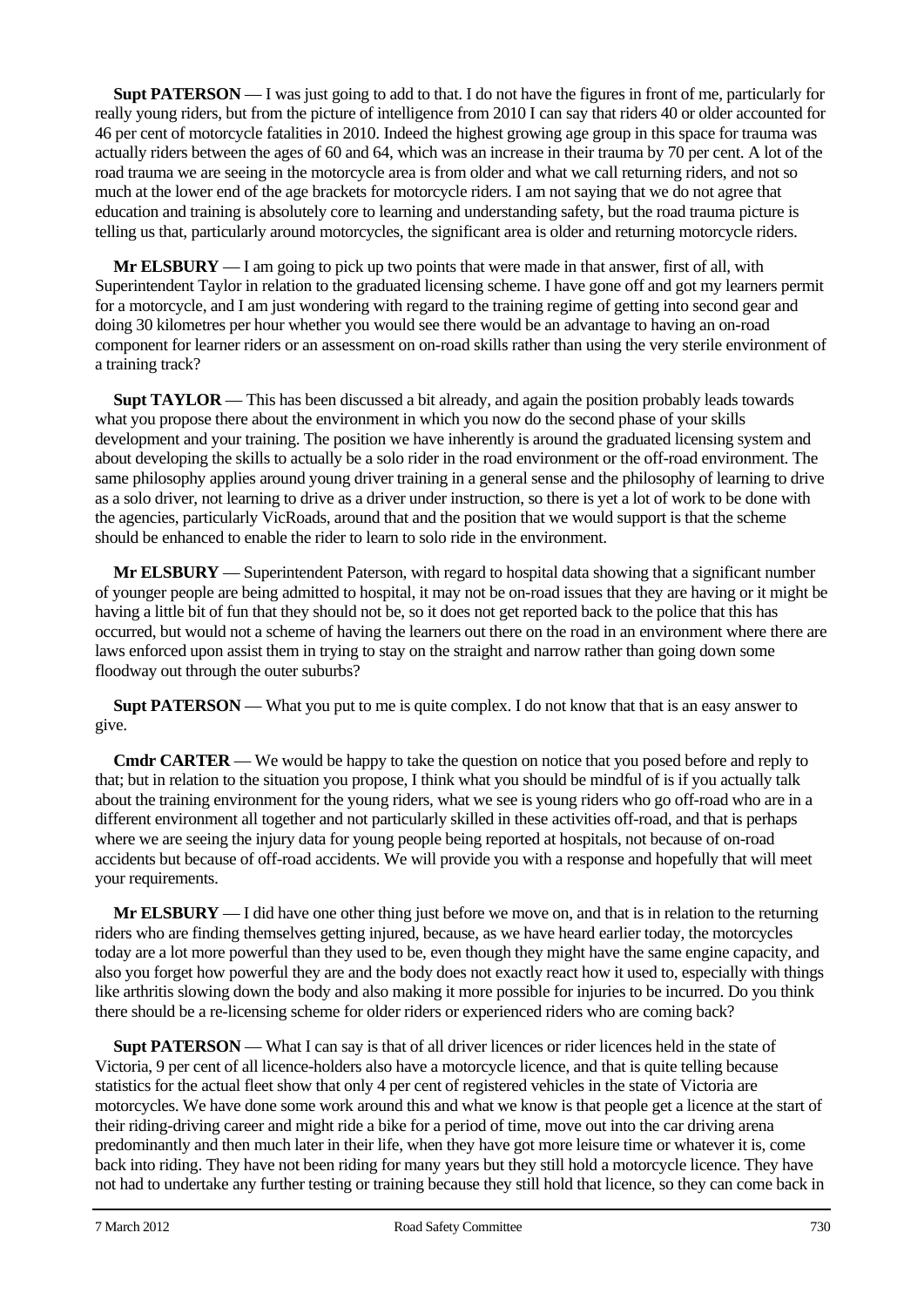as what we call a returning rider without having had any recent motorcycle riding experience and we are seeing them present in our trauma statistics quite significantly. As to whether there is a place for re-testing, there may well be a place for re-testing because what we are seeing is that returning riders are significantly represented in road trauma. Whether it is just a matter of re-testing or whether there are other ailments, as you have alluded to, with regard to arthritis or something else, that is not something I could comment on because we would not have that data, but those factors certainly could influence their ability to ride safely.

**The CHAIR** — If we were to project into the future in, say, 10 years time and we saw a world where motorcycles were fitted with ABS, ESC and the riders were wearing protective gear, boots, gloves, leather trousers and jackets, all manufactured to a star-rated system and that were mandatory, what could we as a committee ascertain in terms of trauma reduction?

**Cmdr CARTER** — That is a bit of crystal ball gazing, but some of the recommendations we have already put to the committee are very much aligned to our thinking in terms of the sorts of measures that can be used to prevent injuries and reduce deaths. I suppose one of the things that we are forever mindful of is that some technical solution in some way addresses the issue around motorcycle road trauma and deaths, but there is this issue about risky behaviour, and that is where the two elements of this come in. It is about education and enforcement. I do not think in 10 years time, unless there is significant change in society and culture, we are going to see a dramatic change in people taking risks. So what I would predict is that with those sorts of enhancements to motor vehicles and to riding equipment we could potentially see a reduction in road trauma and road deaths but still have those issues of risky behaviour, which in some way will end up in road trauma road deaths. Part of our submission that we have made previously is about those exact things you are talking about, but the other part is about education and enforcement.

**Supt PATERSON** — That comes back to that issue I spoke about before. We know that enforcement does change behaviour in drivers of motor vehicles. However, particularly from the automated and enforcement field, we know that we have very little impact on the riding population because they know that there is very little opportunity that they will be caught.

**The CHAIR** — The next question would be is there a recidivist offending record on the part of numbers of motorcyclists who may be killed on the roads that is predictive in any way or at a higher rating of offending than average motorcyclists on the roads?

**Cmdr CARTER** — Neil can answer that.

**Supt PATERSON** — Yes, it certainly is in my ballpark. We are just about to release a new recidivist offender profiling model for the state of Victoria. There is a focus both in the road policing arena and in the general crime and family violence areas as well. I had a meeting earlier today just to finalise the datasets that we are going to be using to identify who the recidivist road-based offenders are that we wish to target through the state of Victoria. Once we have done that piece of work, which I am hoping the datasets can be run over the next month period, the intention is for my area to be able to push that product up to our statewide tasking and coordination which Trevor manages and is shared by deputy commissioners, and then we task the regional assistance commissioners as part of all of their duties and functions to start looking and paying some attention to our recidivist-based offenders. The motorcycle cohort will be a component of that, but it is not looking particularly at the motorcycle cohort; it is looking generally across all of our road-based offenders.

**Mr LANGUILLER** — How would you break that down? What would you be looking at?

**Supt PATERSON** — Some of the data that we are looking at in order to identify who the people are that we need to be concentrating on is automated infringement data, police member infringements, people who appear in our TIS systems — people who are having frequent accidents, people who have a history of drink driving, drug driving, and a lot of those datasets — washing the data, matching it together and seeing what comes out and who is across all sets of data, including vehicle impoundment data as well. What we are hoping — and I cannot say what it is going to look like yet because we have not done the piece of work; we have just today agreed on the datasets — is to be able to identify who are essentially the worst drivers or riders in the state of Victoria who need targeting.

In 2010 we started this project, and it was very immature then because we only used demerit points as the basis of who we would look at. But we know we had quite some effect with the 2010 model and data that we pushed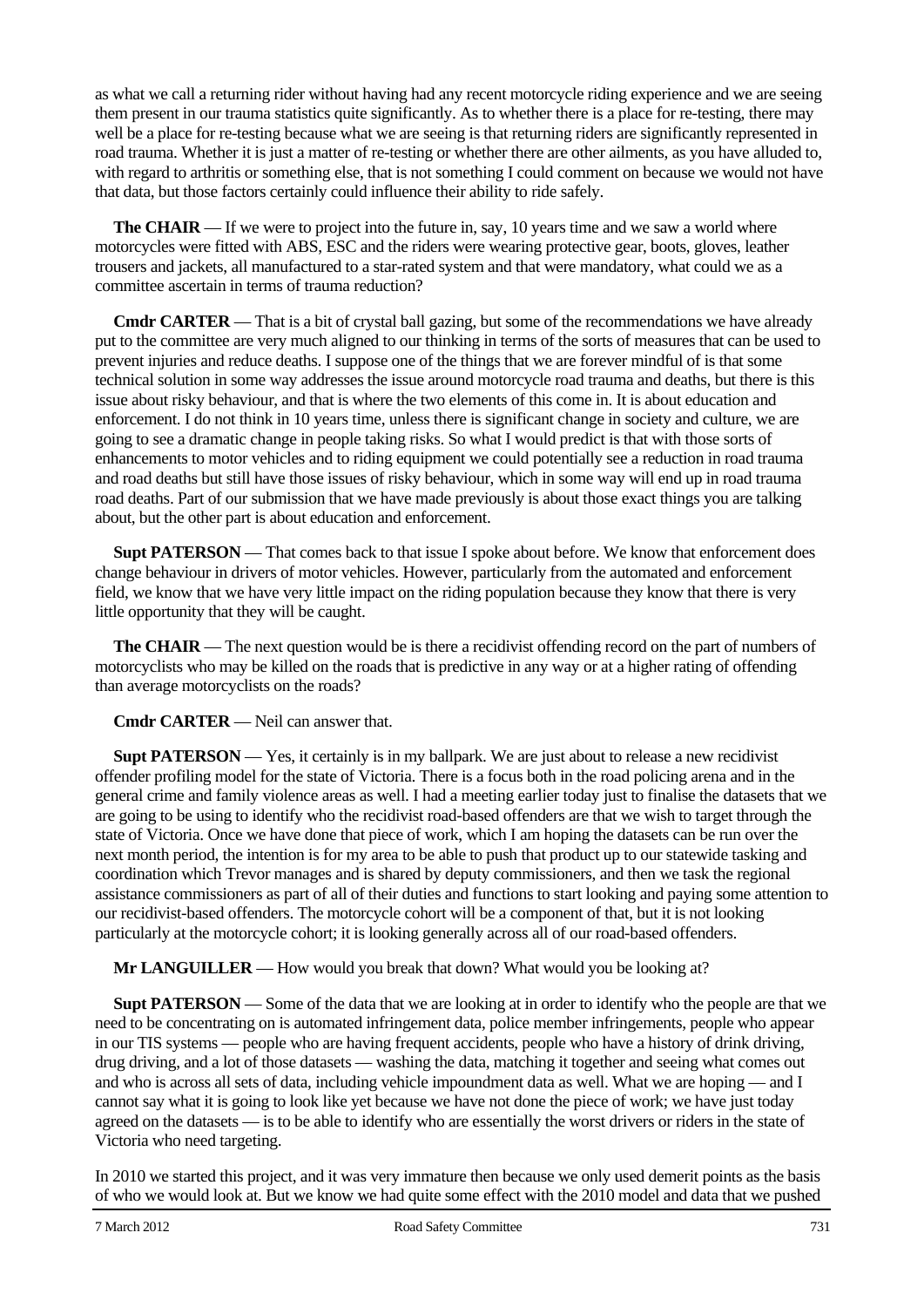out, even though it was only based on demerits and the infringement system, in that the highway patrols were tasked, and they were not only looking from the enforcement perspective; they were encouraged to have up-front conversations with some of the people who were recidivist-based offenders, based on that information. Indeed one young lady who had amassed 377 demerit points — one might ask how that is possible, but that is what occurred — we found out had a mental health issue. By the local highway patrol engaging with her and her family they were able to put a strategy in place around her driving that essentially limited her whole access to a car, and her parents could play a much greater role in how she was a road user in the state of Victoria. That is just one example.

There were other examples where we were able to get people into road-based training, driver training and education programs to be able to take them out of that system; whereas others were straight enforcement getting them back in and doing them again for some offence because they were poor road users and fronting them before the court processes.

**Mr LANGUILLER** — So diversionary programs, for example?

**Supt PATERSON** — Diversionary programs are one such thing, including the trial that I think is still being undertaken by Victoria Police and VicRoads — it is not in my area of responsibility any more — where once a rider or driver got to eight demerit points they were given the opportunity to participate in a road safety program over a number of hours and then they would have a reduction of, I think it was, three demerit points from their licence by participation in a program. We were seeing people getting too many demerit points with the likelihood of losing their licence and we were not getting in and educating them so that they could actually change some behaviours and not increase their demerit points.

**Mr LANGUILLER** — That is a program that you are actually running at the moment, or is it a pilot program?

**Supt PATERSON** — It was certainly a program that I was running when I was in charge of the road policing enforcement division. I am no longer in charge of that area, but I think it is still a pilot that is being run between VicRoads and Victoria Police.

**Mr LANGUILLER** — I would appreciate it if you could furnish us with more information on that.

**Supt PATERSON** — Sure.

**Cmdr CARTER** — Yes, we can do that.

**Mr TILLEY** — I suppose, by way of comment, certainly you are a supporter of dangling the carrot for correct behaviour and everything. But just going briefly with the Operation Yellow Flag Black Flag stuff and the outcomes from that, is it going to be sufficiently robust to ensure that when the carrot is dangled, the follow-up will be there to ensure that these sorts of programs will return something on the investment?

**Supt PATERSON** — Yes, this program was actually modelled on a program in the UK, where it was essentially self-funded. The driver participating in the program paid a small fee for their participation in the program to gain education and training, knowing that if they undertook the program they had the chance of losing or having three demerit points taken off. So the program was self-funding; it did not require external funding to get up and running.

**Mr TILLEY** — But ensuring a difference from either receiving a summons or a penalty notice — —

**Supt PATERSON** — Correct.

**Mr TILLEY** — And ensuring that the follow-up is there if the opportunity is provided to them.

**Supt TAYLOR** — In regard to the take-up of the agreement.

**Mr TILLEY** — Yes.

**Supt PATERSON** — This one was about, clearly, the carrot — the opportunity to get back some demerit points, if you want to put it in that context, so that you had not lost as many demerit points and you were not as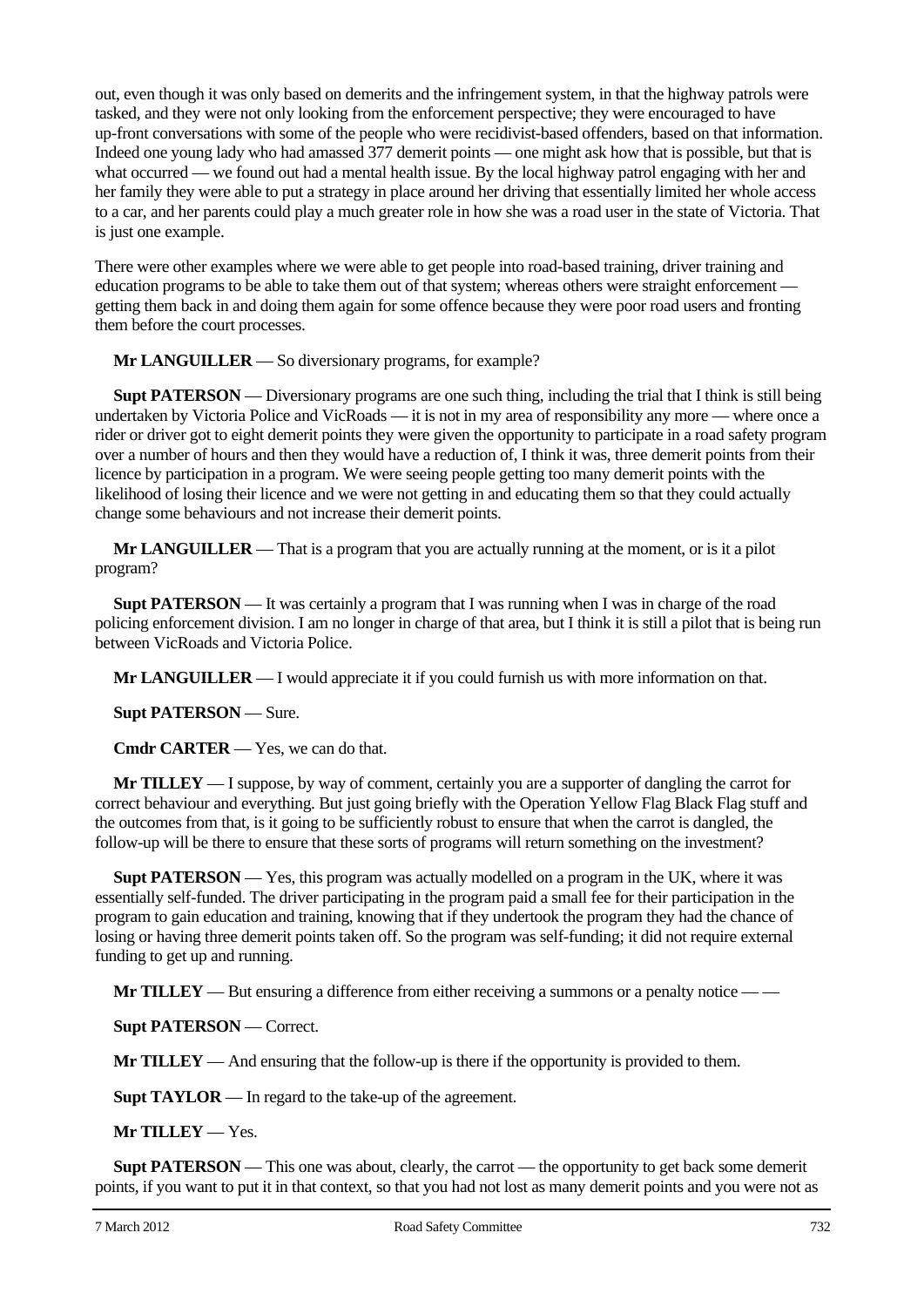close to losing your licence, or the double-or-nothing program with regard to demerit points, which most people would be aware of. It was seen as a good pilot to trial here. I can find out where that pilot is at and provide some information back to you.

**The CHAIR** — Looking to the future, in addition to the world which will have ABS and ESC and mandatory clothing, already today a number of intersections are monitored through rolling cameras, which can be of assistance in accident reconstruction. Also there are some vehicles which may have a camera attached to the dashboard, which would help reconstruct an accident, and there are some live tests at the moment with cameras fitted to helmets. That is a feature that I think in the medium future will become a feature of motor vehicles on a daily basis as they come off the production line. In addition there are geospatial devices that measure speed as against speed limit. The trucking industry in Europe has a black-box system in which the driver records for the preceding two years are collated and stored for audit purposes. I have had an interest for there to be, hypothetically, a sentencing discretion on the part of a magistrate, if he has a recidivist motorcyclist before him, to mandate a device that would monitor the permanent recording of speeds on a particular bike. Is that something you have had occasion to consider? If not, would you have a view that you would feel free to express?

**Cmdr CARTER** — I think we have considered it in a range of areas. We do actually see this technology being used in Victoria at present, but it is not really used on motorcycles; it is predominantly used on heavy vehicles and some cars. Perhaps the next iteration of this is on motorcycles. You spoke before about recidivists. I can say that Victoria Police now, with the work that Neil and the intelligence division is doing, has a much stronger focus on recidivist offenders, not just in the road policing environment, but generally. Part of the issue around being a recidivist offender is that we have to be able to identify the offending in the first place. One of the issues for us is identification. This becomes really important when we think about safety cameras. We know, and it is in our submission, that a lot of motorcycles escape detection because they do not have front numberplates or because they deliberately cover up their rear numberplates.

**The CHAIR** — Yes, Commander, we are across that and I note the point very strongly, gently balanced against the time. A very strong submission was made to us in writing earlier on, and we acknowledge that and will be working our way through that per se.

**Cmdr CARTER** — I suppose the point I want to make is that we can only identify them, if they are recidivists, if there is some tool for us to do that.

## **The CHAIR** — Thank you.

**Mr LANGUILLER** — As I understand it, there are more than 100 road rules that we have to work within. In addition there are subsections to those rules, which would translate into some 400 main and sub-main types of items that any driver may have to be across. I pose the question rhetorically, but I also put the question to you: how many of us could confidently say that we could remember 100 rules plus the 2 or 3 subsections associated with each and every one of those? I put this in the context of the importance of training, the importance of diversionary programs, the importance of returning riders post-licence training and more and more education. If I were to go through the test, I am confident that I could not remember 100 let alone 400 of them.

**Supt TAYLOR** — I guess I would like to suggest that as the head of road policing operations I am probably the one who remembers them all too. I think the point you raise, though, is right to the core about education. We are embarking on some work with not just agencies but with some other interested parties in the whole area of policing education and what it looks like.

The question is around education and the skill in driving a motor car; it is around the knowledge or the rules and all that, but the key element, as Trevor raised before, is around maturity, attitude and behaviour. What we are embarking on at the moment with the other agencies is looking at how education is really addressing those issues, because the significant trauma is not coming out of the breach of section  $43(2)(a)$ ; it is either the risky behaviour at the time of the road use or in some cases it is the risky behaviour in the hours leading up to that person becoming a road user — that is, behaviour that has affected or impaired their mental awareness at the time, such as impairment through drugs or substances — so it is behaviour prior to them just getting onto a